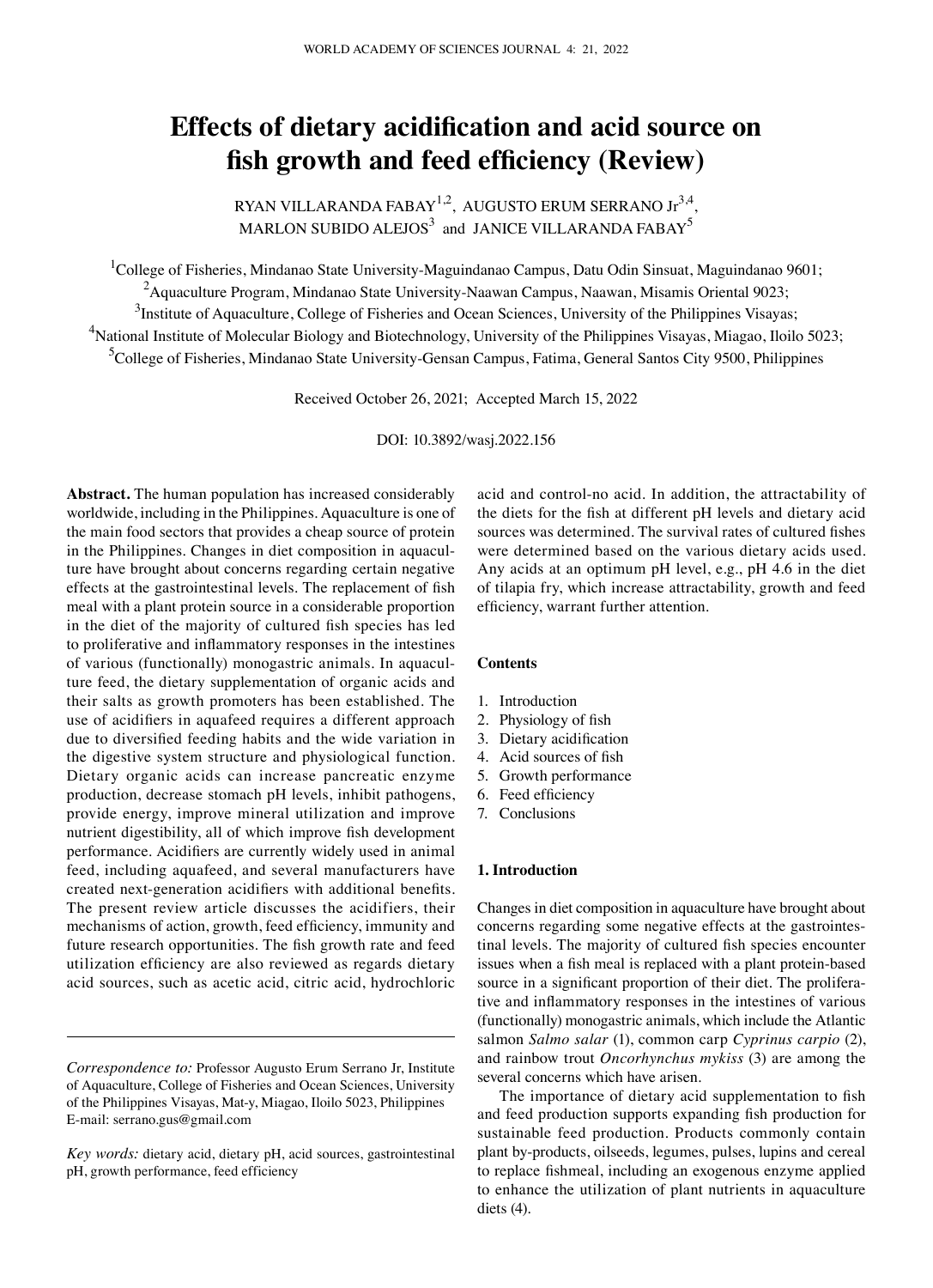The concentration of hydrochloric acid in the stomach decreases with meal consumption, increasing pH levels. However, this increase in pH levels exerts a detrimental effect on the activation of pepsin and pancreatic enzyme secretions, decreasing the digestive capacity and affecting growth performance. As a result, acidifiers, such as organic acids and their salts provide a viable option. As a result, these have attracted increasing attention as a potential antibiotic substitute for improving fish development and health. Furthermore, organic acids are involved in several energy‑generating metabolic pathways (5).

The present review article focuses on the effects of acidifiers on growth performance and feed efficiency in different mechanisms, such as acid source in the gastrointestinal tract (GI tract), its effect on the metabolism and the physiological strategy of acidification, and specifically on the effects of dietary pH levels.

## **2. Physiology of fish**

*Digestive morphology.* Fish rely on a broad array of food sources in nature. Carnivorous fish that eat meat and other more digestible feeds vary in their physical and behavioral functions from herbivorous fish that eat fibrous meals, such as phytoplankton and macrophytes. Carnivorous fish have a short and simple stomach with a thick mucosa for absorption. Herbivorous fish have an additional masticatory apparatus or other physiological adaptation to aid in the breakdown of plant cell walls before digestion begins and a long, thin stomach to extend gut retention time and improve digestion and absorption.

Plant elements in diets can expose fish to a cascade of anti-nutritional agents, culminating in pathological disorders later in life (6). Soybean meal has exhibited substantial negative alterations in the intestinal architecture of Nile tilapia, such as the expansion of the submucosa (SM) and lamina propia (LP), and an increase in the number of goblet cells, as compared to other studied ingredients. Soybean meal has been reported to include anti‑nutritional chemicals that lead to digestive issues in Atlantic salmon (*Salmo salar*) and summer flounder (*Paralichthys dentatus*) (7). The observed changes in the intestinal morphology of the Nile tilapia were less severe than those in salmonids and were mostly located in the proximal region. In addition, the mucosa of the proximal part of the intestinal tract is longer in the tilapia. It also possesses more branched villi than the middle and distal regions in the tilapia (8), suggesting more prone to intestinal disorders.

The digestive tract of *Oreochromis niloticus* (*O. niloticus*; Nile tilapia) is characterized by a sequence of loops arranged in a consistent and detailed pattern that is both unique among species and one of the most complex patterns ever observed in fish. The intestine leaves the stomach and enters the spiral portion of the intestine, following the elongated margins of the liver. The spiral intestine consists of two primary coils (proximal and distal) with a centripetal and centrifugal loop in each. Between two large coils, a short gastric loop is inserted. Finally, the terminal segment of the intestine leaves the spiral region and follows a straight path to the anus (9). The possession of an intestine with a length far surpassing that of the body cavity, as well as the ability to arrange the elongated gut into loops or coils of some type, as *O. niloticus*, in general, are found in adult herbivorous fish. With a total intestinal length of 0.8 to 15 times the body length, the Nile tilapia is on the shorter end of the range of herbivorous fish (8). This trait may be due to the adaptable fish diet, which can easily be changed from its standard diet.

The digestive mechanisms of the Nile tilapia differ from those of carnivores and herbivores. It can eat a wide variety of foods. A series of loops and coils comprise the macroscopic morphology of the digestive tract. The hepatic loop, proximal major coil, gastric loop, distal major coil, distal major coil and terminal segment are all found in the caudal stomach (9). The proximal gut has received increasing attention in morphological and functional responses to fasting and famine; no variations have been found between Tilapia intestinal sections and those of higher vertebrates (10,11). The Nile tilapia has a well-developed GI tract linked to its feeding behaviors and food preferences. The distal intestines of the Nile tilapia are known to have active microbial fermentation and short-chain fatty acid absorption (12,13). When the tilapia is fed a low‑protein diet, intestinal bacteria release a greater amount of necessary amino acids (14).

The gastrointestinal system (GI tract) is the site of food digestion and nutritional absorption in fish and the first line of defense against hazardous chemicals (1,15). Different feed components have been shown to alter intestinal morphology (2,16). Fish are exposed to several foreign components, such as carbohydrates and anti‑nutritional factors when plant-based foods substitute animal protein sources in their diet. These foreign components can interfere with the normal processes occurring in the gut (17). Some researchers have replaced fishmeal with plant protein-based diets for the tilapia (18‑20). The intestinal morphology of the Nile tilapia is negatively affected by soybean meal when paired with an environmental influence, according to Tran‑Ngoc *et al* (21). However, there is still a scarcity of data available on the mechanisms through which other plant-based substances alter the intestinal shape.

*Histology of the GI tract.* The GI tracts of cultivated omnivore fish, such as the Nile tilapia are well‑developed due to their feeding patterns and food types. The esophagus, Y‑shaped stomach and lengthy intestine comprise the GI tract of the Nile tilapia. The GI tract wall has a variety of cell types that are related to the anatomy and physiology of each fish. The mucosa, SM, muscularis propria and serosa are the four layers of the gut wall that comprise the basic histological anatomy of the GI tract in vertebrates (22). These were examined using optical and electron microscopes based on histological structures (23).

GI tract epithelial cells, goblet cells and certain gland cells comprise the mucous cells in the fish GI tract (24,25). Mucous cells in the stomach epithelium appear as compacted columnar mucous cells (26). The mucosal layer has piqued the interest of several researchers as it is a mucous membrane containing mucous cells that are crucial for lubrication, absorption and the transportation of macromolecules, increasing digestive capacity, and preventing acidity and bacteria at the epithelial level (27,28). Mucous‑secreting cells, termed goblet cells, are compacted in the esophageal epithelium and are scattered in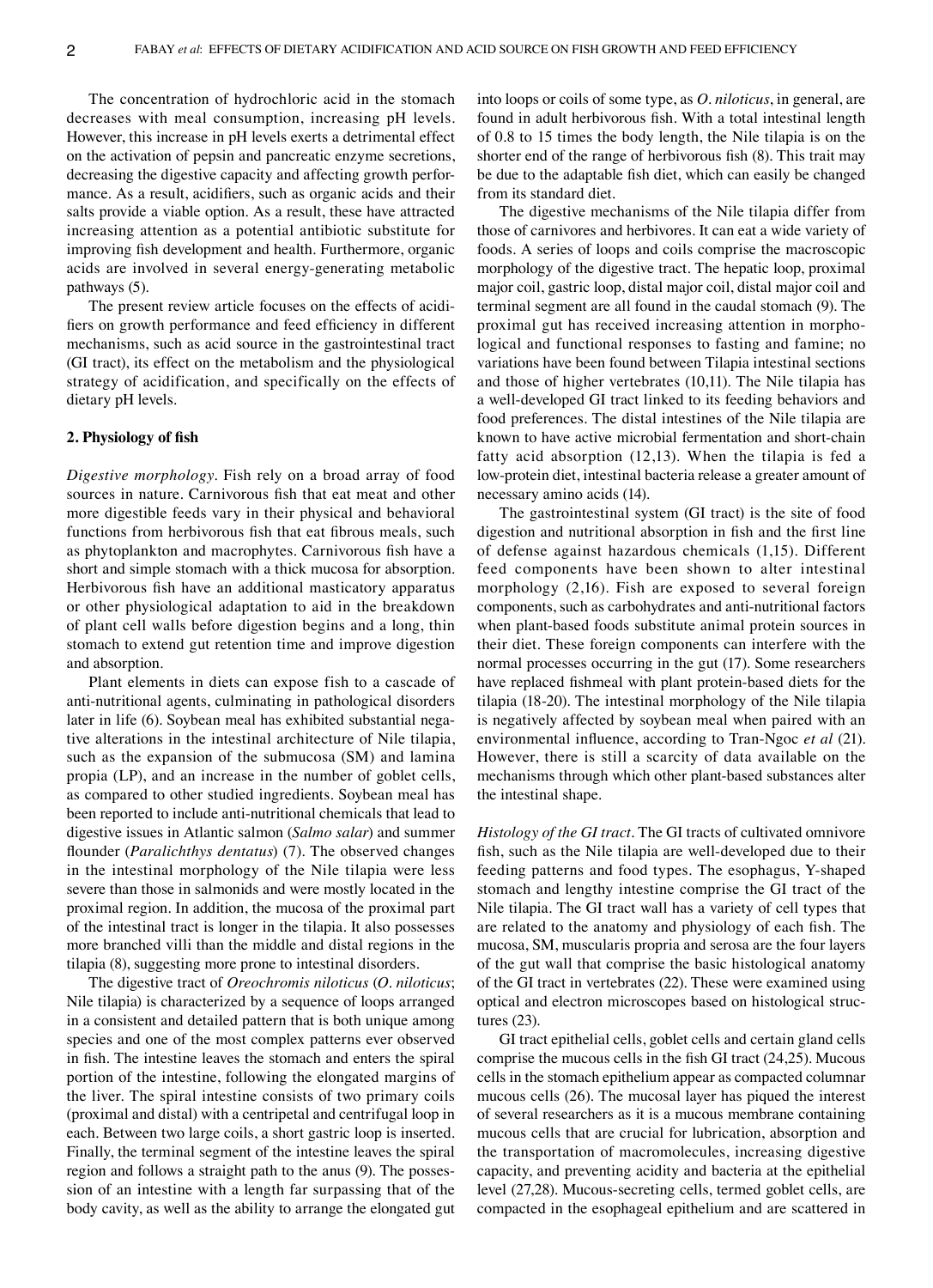the intestinal epithelium. The mucous in the GI tract comprises various mucosubstances or mucins, such as neutral mucin and acid mucin; however, the mucins in the GI tracts of fish vary depending on the species, age and location (29). Neutral mucin is abundant in all three regions of the intestines of the Nile tilapia, crucial for enzymatic digestion and absorption. The Nile tilapia has little acid mucin in the early section of the gut and no sulfated acid mucin. As a result, acid mucin does not appear well in the intestine of the tilapia, which excretes soft meal remnants. According to histochemical research, the esophagus mucus of the Nile tilapia contains neutral and acid mucin. The epithelium mucus of the stomach of the tilapia on the other hand, has a large quantity of neutral mucin and low content of acid mucin (26). Acid mucin has been detected in the produced mucus from the gastric glands, found in the stomach epithelium of herbivorous fish, such as the tilapia. Using acidic lysis, plant cell walls have been successfully disrupted and triturated (30). This histochemical analysis of the Nile tilapia is critical to the understanding of the GI tract for the formulation of sustainable feed. Concerning this literature, the addition of organic acids or decreasing the dietary pH of the diet have significantly improved the digestibility and intestinal morphology of the tilapia. Hence, histological analysis is crucial for determining which cells are increased. In the study by Huan *et al* (31), the cross‑section of the intestinal mucosa morphology of the tilapia was measured, such as villus height and width, to determine the growth and digestibility based on the intestinal structure. Some of the following terms are important for determining the different parts of histological cells: i) Enterocytes are simple columnar epithelial cells that line the inner surface of small and large intestines; ii) eosinophilic granulocytes are inflammatory cells that occasionally migrate into the LP; goblet cells are unicellular intraepithelial mucin‑secreting glands scattered within the simple epithelium, such as cuboidal, columnar and pseudostratified cells; goblet cells are mucus‑secreting, and they are compacted in the esophageal epithelium and dispersed in the intestinal epithelium (26); iii) the LP is the thin and delicate core of connective tissue in simple folds; iv) the lumen is the inner space of a tubular structure, such as an artery or intestine; v) microvilli are found on the top of villi; vi) the SM is a thin layer of connective tissue between the base of folds and the stratum compactum; vii) villi (height/width) are small, finger-like structures in the small intestine; viii) intestine.

The intestinal functional physiology of fish is influenced by various factors and differs by species. The function of the fish intestine is critical for ensuring cost-effective production and low waste output (32). The presence of potentially toxic components in food, such as anti‑nutritional substances(33) and oxidized components (34), as well as production techniques, such as feeding regimes (35) and diet composition (36), can alter digestive functions. As a result, it is critical to continually assess the effects of acid on digestive physiology to guarantee that the raw material is safe and effective.

Tilapia fed supplemented organic acids, such as potas‑ sium diformate and calcium butyrate diets exhibit more pronounced improvements in intestinal morphology under hypoxic conditions than normal conditions. In the distal intestine, the tilapia have a thinner SM and LP, and fewer goblet cells, which is considered an improvement in the intestinal epithelium (37). The capacity of organic acid to strengthen intestinal morphology is strongly dependent on the conditions of upbringing (38). Butyric acid and butyrate also affect cellular functions that are crucial for intestinal health, such as reducing mucosal inflammation and oxidative stress and increasing the barrier function of the intestinal epithelia (39). Protease and organic acid salts in combination improve nutrient digestion and intestinal architecture (31). Different proximo-distal gradients of distinct digestive enzymes may differ within the same fish species. Lipid membrane hydrolysis, for example, occurs primarily in the proximal regions of the intestine. The hydrolysis of carbohydrates and protein components, on the other hand, appears in the medial and distal regions of the intestine (40).

While gastric glands are found in the front section of the fish stomach (41), the stomach of the Nile tilapia contains three regions (cardiac, fundic and pyloric); gastric glands are found in the cardiac and fundic regions. The fish stomach can be split into two main parts histologically: The anterior cardiac and fundic region with gastric glands and the posterior pyloric region without gastric glands (42). In addition, tubular and acinar mucous glands have been discovered in the posterior region of the stomach of the tilapia (26).

*Digestive enzyme regulation.* Based on the weight gain results from a previous study, it appears that acidifiers, particularly citric acid, at a dose of 1.5% of the meal, increase the activity of digestive enzymes in the red drum. When organic acids were added to the diet, pepsin activity, pancreatic enzyme activities (trypsin, lipase, and amylase) and intestinal enzymes increased (43).

*i) Stomach enzymes.* Hydrochloric acid concentrations in the stomach are decreased during periods of high-feed consumption when the animals are young or the meals are high in protein, for example. This reduction negatively affects pepsin activation and pancreatic enzyme secretion and impairs digestion. Therefore, acidifiers have been added to the feed to address this issue and aid feed digestion. In addition, organic acids have been found to aid in the hydrolysis of proteins (44).

The mechanism of dietary acid to feed is to lower the pH level of the feed for the increase in pepsin levels. Pepsin is an important acidic aspartic protease widely applied in protein hydrolysis. It is found in fish viscera, primarily in the gastric juice of the stomach lumen (45‑48), constituting 5% of fish weight (49). The peptide linkages are easily broken, allowing proteins to degrade in acidic environments (50). It is termed pepsinogen as it is generated and released in an inactive condition in the stomach membrane (SM). This SM is stable in neutral and weak alkaline settings and contains 44 amino acids. When exposed to the hydrochloric acid (HCl) present in gastric juice (pH 1.5-2.0), the 44 amino acids are proteolytically eliminated in an autocatalytic method, resulting in the activation of pepsin (51), the pepsin activity reported in *Sparus aurata* has only been found in the stomach (52).

The main product of peptic cells is pepsinogen, and it is found in this form in the gastric mucosa (53), blood, urine and other body fluids (54,55). Pepsinogen can only be measured after its irreversible conversion to the active enzyme, pepsin, by an autocatalytic process at pH <6.04<sup>6</sup>, following its secretion into the stomach. Pepsinogen rapidly converted to pepsin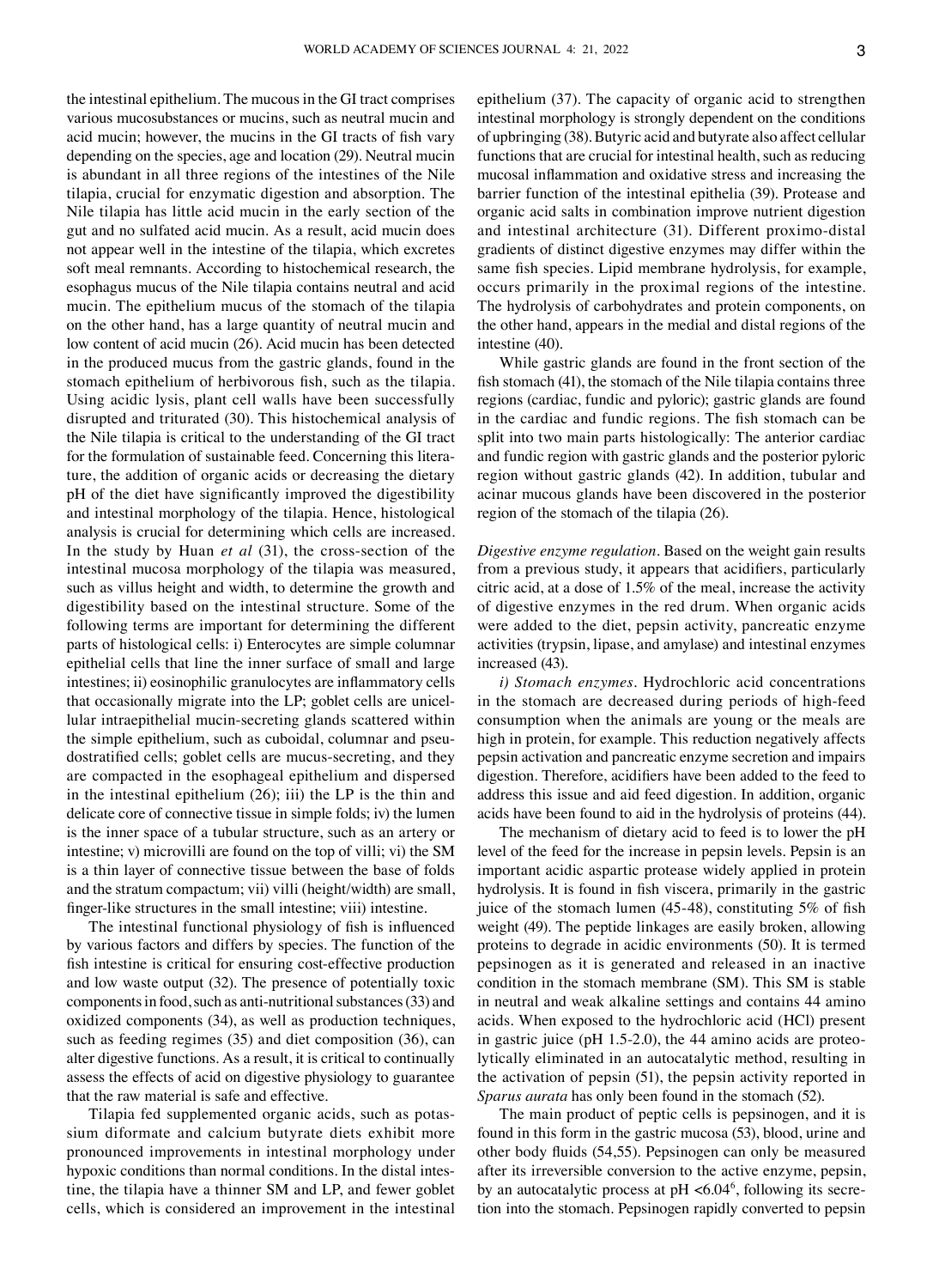at pH 2.0, but extremely slowly at pH 5.0 to 6.0. Furthermore, pepsin functions optimally in an acidic environment with a pH of  $\leq 2.0$ , whereas it functions at a slow rate at pH 5.0 to 6.0. Furthermore, pepsin functions optimally in an acidic environment (pH 2.0 to 3.5) and rapidly degrades above this pH (56). As a result, the optimal pH (the pH value that provides the highest enzymatic activity) and pH stability (the pH range that provides adequate enzyme stability) substantially affect fish pepsin activity. Pepsin activity diminishes when the pH decreases below optimal levels (57). In the study by Castillo *et al* (43), the pepsin activity was shown to be greater in the homogenized stomachs of juvenile red drum from 1.5% citric acid, 0.75 potassium diformate and 1.5% potassium diformate treatment at 2 h after feeding. However, only treatment with 0.75% potassium diformate treatment led to statistically significant results. Since the optimum pH significantly affects the activity of fish pepsin (57), it would be of interest to determine whether the pH of the stomach contents is connected to protein digestibility.

Exocytosis releases pepsinogen as a proenzyme (zymogen) from main cells. The acidic stomach juice reversibly activates some pepsinogen molecules. These activated pepsinogen molecules permanently activate themselves and the remaining inactive pepsinogen molecules to create Pepsin by intramolecular and intermolecular cleavage. Catalysis exposes the catalytic domain by removing an autoinhibitory region (activation peptide) (Fig. 1).

*ii) Intestinal enzymes*. Enzyme activities in the digestive tract of gilthead sea bream were investigated by Deguara *et al*(52). The results of their study revealed that pepsin activity was found exclusively in the stomach. By contrast, other enzymes such as trypsin, chymotrypsin, carboxypeptidase A, carboxypeptidase B and amylase were found in all gut regions, including the stomach. Pepsin activity has been found to be absent in all other sections of the digestive system save the stomach in white sturgeon and striped snakehead (58). The activity of other enzymes, such as trypsin and amylase, was much lower in the stomach (52). Trypsin, chymotrypsin, carboxypeptidases A and B, and amylase have all been found in the stomach of fish (59-61). Chakrabarti *et al* (58) hypothesized that fish intestines are still at an evolutionary stage when most areas can generate all of the major enzymes before the emergence of site-specific enzyme synthesis found in higher invertebrates.

Inorganic acid inclusion, trypsin activity, lipase and amylase levels have been shown to be higher in juvenile red drum fed acidified diets, such as citric acid and potassium diformate. Increasing secretin levels leads to a lower pH, possibly stimulating pancreatic secretions (43). In addition, digestive enzymes, such as leucine‑aminopeptidases and phosphatases increase the activity of the intestine. As acid and alkaline phosphatases are involved in the hydrolysis of phosphorus, the stimulation of digestive enzymes by organic acids may be one of the reasons for enhanced mineral digestion by fish. However, organic acids may indirectly affect the activity of the intestine digesting enzymes.

*Haemato‑immunological responses.* Malic acid (5 g/kg) added to the Nile tilapia diet has been shown to increase the hematological values (62). On the other hand, a positive result on



Figure 1. Pathways of activation of pepsinogen to pepsin. Two-step activation is shown as an example for multiple‑step activation.

organic acid basal meal enriched with commercial formic and propionic acids at a 1 or 2 g/kg feed dosage was fed to Nile tilapia fingerlings. This improved growth, hemogram parame‑ ters, white blood cell counts, lymphocyte and neutrophil counts, and the body chemical composition, and also reduced microbial contamination in intestine in a dose‑dependent manner in the Nile tilapia fingerlings(63). The amount of uric acid in the blood has also been shown to be decreased when an organic acid is added to the diet (64), which results in the improved utilization of amino acid digestibility and proteins due to the protein metabolism in the urea as the major end product.

*Gut microbiota and blood parameter.* With the supplementation of acid to fish, the microbial balance and proper pH in the digestive tract eliminate pathogenic microorganisms and maintain fish health satisfactorily. Therefore, the use of organic acids is a preventive alternative in maintaining the health of cultured fish. Its actions in the GI tract inhibit the growth of pathogenic bacteria, mainly Gram‑negative bacteria, aid in the digestion and absorption of nutrients, as well as exert beneficial effects on animal performance (65). However, some organic acids, particularly citric, metacetonic and acetic acids, are added to pellets for storage effects or the improvement of feed utilization, or both (22). Other studies have not found a growth‑promoting effect of organic acids (66,67). This is dependent on the fish species, type of organic acid and dosage used (5). As a result, it is critical to recognize that the potential benefits of organic acids may vary depending on the species and dose used.

Acidifiers improve feed performance; they decrease the uptake of pathogenic organisms and toxic metabolites. In the intestinal tract, the acidifiers reduce the pH level in the stomach, particularly in the small intestine, through the delivery of H+ ions. On the other hand, they inhibit the growth of gram‑negative bacteria by dissociating the acids and producing anions inside bacterial cells (68).

At a pH <5, the growth of several Gram-negative bacteria is reduced. A low pH also creates a natural barrier against germs rising from the ileum and large intestine. Low molecular weight acids are lipophilic and penetrate past the cell membrane of Gram‑negative bacteria. Organic acid supplementation has been shown in several trials to reduce pathogenic bacterial counts in the digestive tract, while increasing the amount of acid‑tolerant, 'good' bacteria, such as Lactobacilli (5).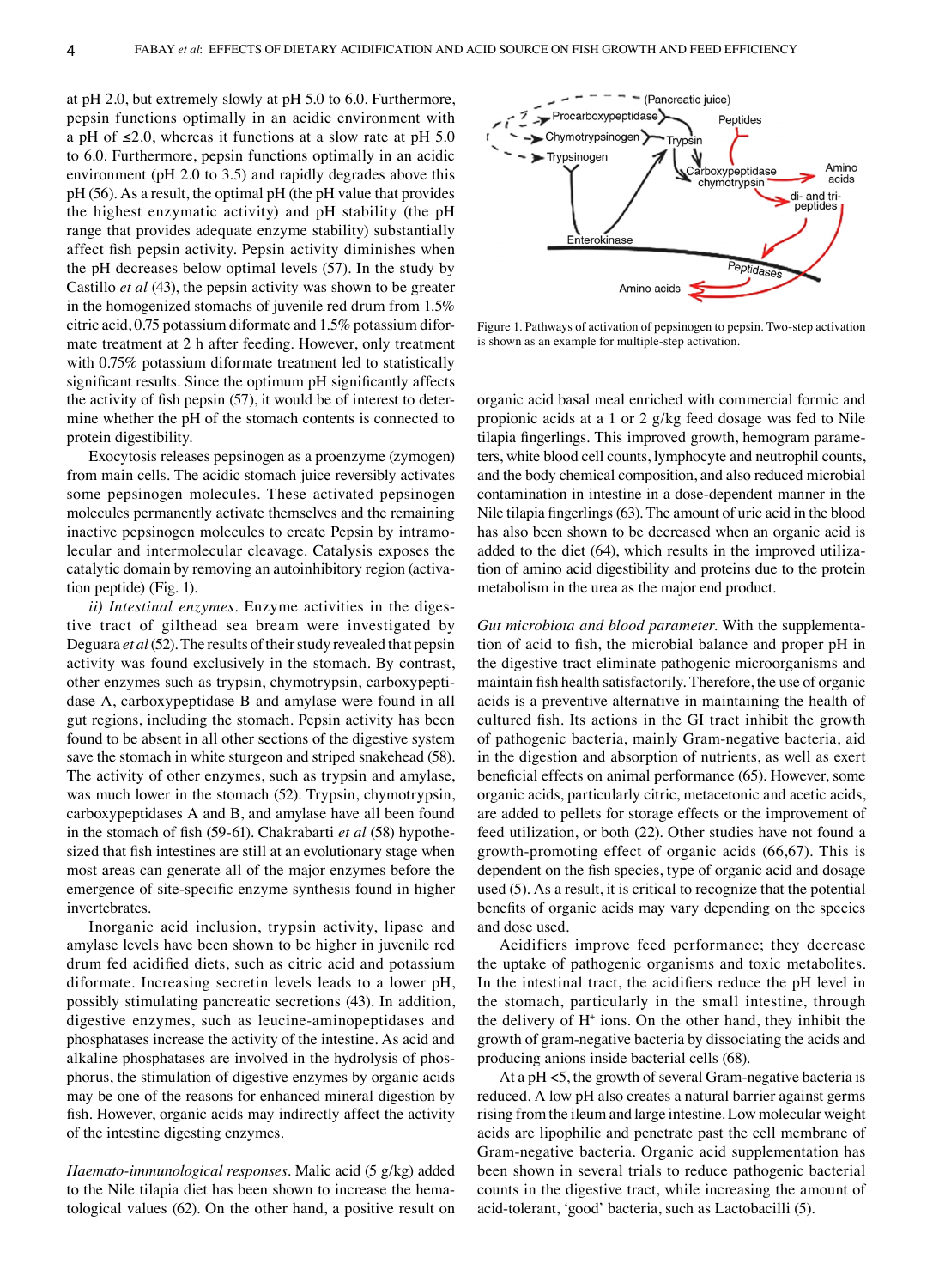Another effect of the supplementation of organic acids is antimicrobial activity. Owen *et al* (69) demonstrated that the proportion of Gram‑positive bacteria in *Clarias gariepinus* treated with sodium butyrate tended to increase. Using organic acids/salts in aquafeeds for commercial purposes can improve growth and disease management and exert antimicrobial effects as it releases protons into the cytoplasm and penetrates the cell wall of Gram‑negative bacteria (68). The bacteria require a large amount of adenosine triphosphate to maintain a balanced intracellular pH, resulting in cellular energy depletion with eventual cell death (65). Lactic acid bacteria is one of the most common probiotic bacteria used in aquafeed (70). Lowering the gut pH with dietary potassium diformate exerts a eubiotic effect on the allochthonous, beneficial lactic acid bacteria. Lactic acid bacteria can grow at a relatively low pH, exhibiting further resistance to organic acids and salts than Gram‑negative bacteria. These indigenous probiotic bacteria can colonize the intestinal surface and form a barrier, serving as the first defense to limit the direct attachment or interaction of pathogenic fish bacteria to the gut mucosa (70). Organic acids reduce the pH level of the gastrointestinal content in the red hybrid tilapia. They could lead to an enhanced reproduction of beneficial bacteria, the inhibition of pathogenic microorganisms and subsequently, in an improved micro‑ecosystem (71,72).

The improvement of protein digestibility and nitrogen retention is contributed to the lower gastric pH associated with a higher pepsin activity (73). For example, in red hybrid tilapia, dietary potassium diformate at 2 g/kg was shown to reduce the diet and digesta pH of the fish stomach and gut; it also markedly decreased the total bacterial counts in the feces (67).

As low molecular weight lipophilic organic acids can infiltrate through the cell membrane of Gram‑negative bacteria, the acidification of their metabolisms can cause bacterial cell death. In the hybrid tilapia, dietary potassium diformate promotes the colonization of certain gut bacteria, while inhibiting the growth of others (74). Another explanation for improved growth performance could be the spread of indigenous probionts. These Gram‑positive bacteria aid in fermenting some non-digestible carbohydrates, hence increasing nutritional availability (70). The acid anions of the dissociated organic acids are counteracted by the high intracellular potassium concentrations in Gram‑positive bacteria (75). The organic acid can acidify the cytoplasm of Gram‑negative bacteria, resulting in eventual cell death. Potassium diformate can modify microbial communities in tilapia guts, accounting for its ability to initiate an immune response. The continuous vitalization provided by the endemic intestinal flora affects the quality and quantity of immune cells in the gut mucosa (76). Elala and Ragaa (77) examined the eubiotic effect of a dietary acidifier (potassium diformate) on the health status of cultured *O. niloticus.* Tilapia were fed graded levels of potassium diformate (control diet, 0%; 0.1, 0.2 and 0.3%) for 60 days at an initial body weight of 6.15 g. The addition of potassium diformate to the diet improved growth and apparent protein digestibility. It also exerted a eubiotic effect on the proliferation of indigenous bacteria, which is crucial for stimulating the immunological response to diseases.

*Nutrients and mineral absorption.* Acidifiers improve feed performance by enhancing nutrient absorption, the proliferation of cells in the mucosal epithelium of the intestine, preventing aquatic pollution and reducing phosphorus discharge in water (78). For example, a 0.922 g/kg organic acid blend (calcium propionate, calcium formate and sodium acetate) supplemented protease in meat and bone meal diet has been shown to improve nutrient digestibility and nutrient retention in the Nile tilapia (31). In addition, supplementing diets with organic acid and their salts has been found to exert beneficial effects on mineral absorption (79) and nutrient digestibility (80).

Organic acid supplementation decreases duodenal pH levels, improves nitrogen retention and improves nutritional digestibility (81). In aquaculture, dietary acidification using organic acids or their salts in aquatic animals has been used (82). Furthermore, organic acids or their salts inclusions in the diet of aquatic animals have been observed to increase the nutritional value of the diets of aquatic animals and their growth (82). Several studies have been performed on various aquatic species, including carnivorous species, such as rainbow trout, Atlantic salmon and Arctic charr, herbivorous filter feeders, such as carp and tilapia, and omnivorous species, such as catfish and shrimp (5,83‑89). In addition, organic acids improve phosphorus absorption (90). Thus, organic acids, salts, or mixtures are promising feed additives for aquatic animals to enhance some fish species' growth performance and feed utilization. Furthermore, they inhibit bacteria and contribute to nutrition, which is involved in several metabolic pathways for generating energy and improving major nutrient digestibility (82).

The addition of 0.2% formic and propionic acid/salt to the diet of the Nile tilapia has been found to increase the amount of retained protein and fat. In addition, supplementation with acidifiers improves nutrient digestibility (91). A high dose of formic and propionic acid/salt is required to improve the immune status in tilapia feed. Fish extracts and other aquatic organisms are rich in organic acids (92). Organic acid compounds improve weight gain and the food conversion ratio by improving dry matter, crude protein digestibility and mineral absorption (67,73,93).

*RNA upregulation.* In the study by Busti *et al* (94), the effects of dietary organic acids on the immune response of European sea bass resulted in the upregulation of target genes, such as IL‑8, IL‑10 and TGF‑β. Thus, the organic acids exhibit prebiotic properties in the gut microbiota, promoting beneficial bacteria taxa, such as *Lactobacillus*, *Leuconostoc* and *Bacillu*s. Furthermore, these acids appear to induce a potential functional reconfiguration of the gut microbiota, enabling a significant decrease in several inflammation‑promoting and homeostatic functions. Again, for the first time in the seabass study, the exposure to suboptimal rearing conditions was shown to modify the gut microbiota structure, reducing lactic acid bacteria and increasing proteobacteria. These findings were consistent with the inflammatory process observed at the mRNA level (94).

The feeding frequency in the two feeding trials in the juvenile red drum (*Sciaenops occelatus*) revealed a balance in the timeframe of feeding, such as 08:00, 12:00, 16:00, to digest the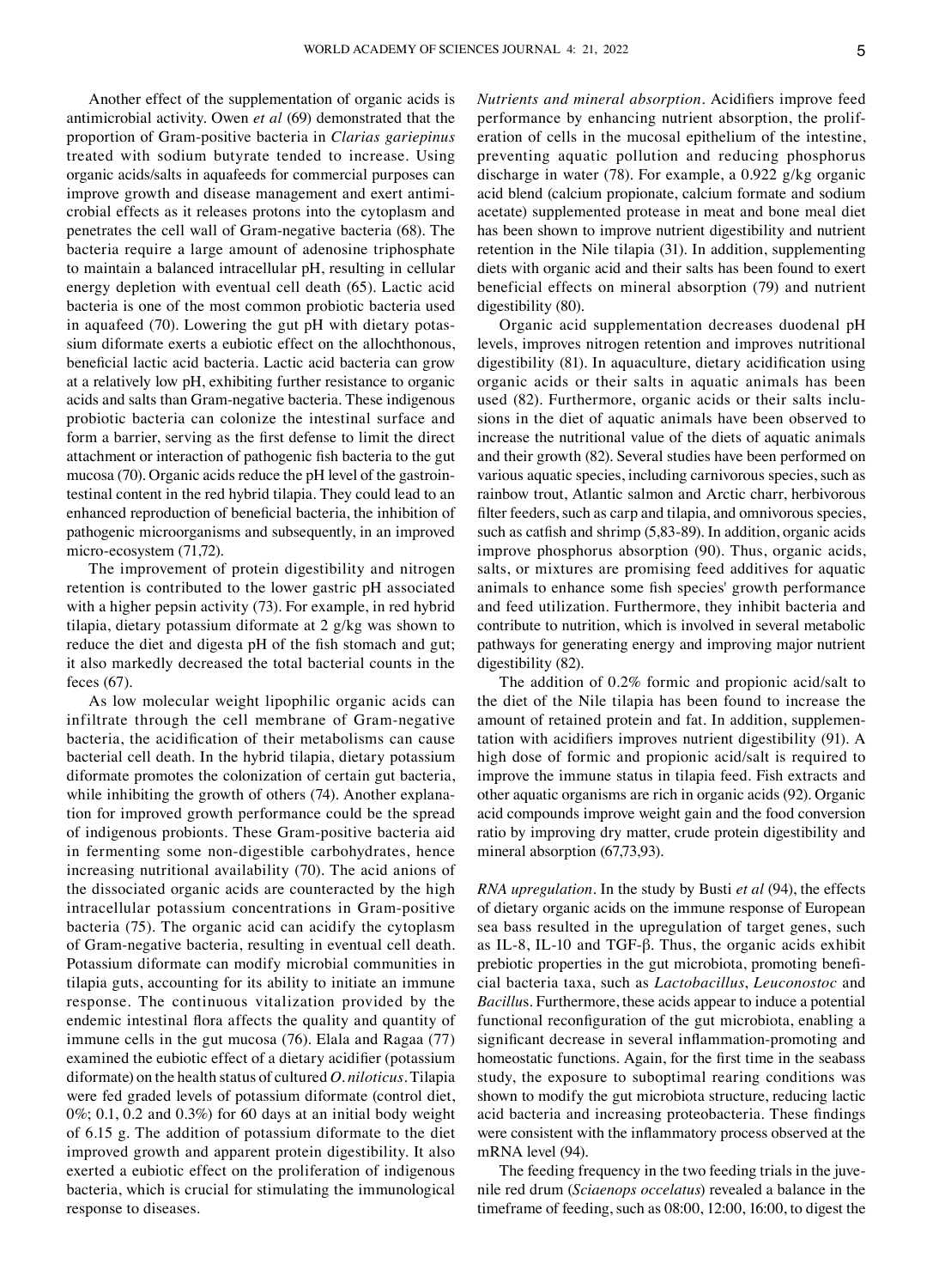eaten feeds from the stomach and intestine in an appropriate, timely manner. It was reiterated in the illumination pattern, and feeding time is involved at a different level in regulating the secretion of digestive juices. There is a significant change in stomach pH levels after feeding (95). The addition of acid to lower the dietary pH in the red hybrid Tilapia and rainbow Trout (*Oncorhynchus mykiss*) studies may increase the pepsin activation and mineral absorption (67,96). It may explain why growth and feed efficiency have improved. The concentration of hydrochloric acid in the stomach is reduced during periods of high‑feed intake, and the pH level increases. The increase in pH levels negatively affects pepsin activation, potentially attenuating protein digestion in the stomach (5,57). This may be the reason why the pH 8.00 diet-initiated mortality indicates that growth is declining in Nile tilapia fry. The dietary pH adjustment is a major solution that best fits the required dosage level to the Nile tilapia dietary acidification. The stomach converts pepsinogen to pepsin rapidly at pH 2.0 to 4.0; however, this conversion is attenuated at pH 5.0 to 6.0 and declines rapidly above this pH (56); this coincides with the red hybrid Tilapia and rainbow Trout (*Oncorhynchus mykiss*) (67,96). In the case of pigs, the optimum pH value has the highest enzymatic activity, significantly affecting pepsin activity. Pepsin activity decreases when the pH levels fall below the ideal level (97). Thus, perhaps the pH 4.6 diet significantly affects pepsin activity.

## **3. Dietary acidification**

Acidifiers present a promising alternative for improving the performance and health of livestock. The effects of dietary acidification and acid sources on the growth performance of fish and feed efficiency are presented in Table I. Acidifiers can also improve feed performance; they can improve growth, feed utilization and disease resistance in fish (5), improve the shelf life of pellets (98), and improvement in pig growth performance as a result of increased food consumption due to increased diet palatability, a more efficient conversion of the food to live weight due to a reduction in bacterial competition for nutrients, or increased enzymic activity due to a reduction in gastric pH due to the acidification of the diet (99). These organic acids, such as acetic, butyric, citric and malic acids, and their salts are found in plant and animal tissue. They can be used as acidifiers in the livestock feed industry, including aquaculture. When added in sufficient amounts, acidifiers and their salts can stimulate growth and feed efficiency and enhance feed quality. The acids in the aquaculture diet should be standardized to respond to gastric and agastric species (78).

The use of acids to preserve fish and fish viscera in the preparation of fish silage is a popular procedure with widespread use in fish feed and recorded benefits (100,101). According to Batista (102), fish silage production was initiated in the 1930s, initially with sulphuric and the hydrochloric acid preservation of fish waste. The advantages of acid‑preserved products have drawn the attention of the scientific community, leading to the investigation of the effects of these short‑chain acids on fish feed.

*Inorganic acid.* In all monogastric species, stomach acid is involved, such as fishes are hydrochloric acid, a very strong inorganic acid produced by gastric glands. This acid reduces the pH of the stomach to a level of 2 to 3, depending on the species and diet. Hydrochloric acid generation is minimal at birth/hatching, but increases as animals mature. The pH of the stomach decreases as more acid is formed. Therefore, pepsin, a proteolytic enzyme required for protein digestion, must be activated at a low pH. Pepsin activity is optimal at a pH of 2. Its effectiveness is greatly limited at higher levels (103).

*Organic acid.* Organic acids are commonly used as an additive as they function as chelating agents to bind cations along the gut resulting in improved mineral absorption (104). In aquaculture species, organic acids are common acidifiers. Organic acids have been found to exert positive mineral absorption effects (90) and nutrient digestibility (80) by reducing the pH levels in the digestive tract, specifically in the stomach and small intestine, through  $H^+$  ion deposition (5).

Romano *et al* (105) (Table I) demonstrated that when the citric acid level was increased by 2%, there were leukocyte infiltrations and more excessive necrosis and hemorrhaging that affected the growth of tilapia. Citric acid and its salts, and formic acid and its salts are the most extensively studied organic acids in aquaculture, according to the review article by Ng and Koh (106). These short-chain organic acids are ingested primarily by passive diffusion through the intestinal epithelia, supplying energy for intestinal epithelia renewal and gut health (93). In addition, citric and lactic effectively enhance feeding behavior when applied individually or with other extractive compounds (107).

There is an improvement in growth and feed efficiency in the induced optimization of intestinal pH by malic acid in the Nile tilapia (108). However, no clear association has been found between the pH of the diets and pepsin activity, implying that other factors may be involved in the synthesis of the enzyme. A recent study determined the optimum levels of acid supplementation at 6.25 g/kg (sodium butyrate), providing growth performance immunity against *Aeromonas hydrophila* (109). Furthermore, these lactic acid bacteria have increased digestive enzyme activities in fish (110).

*Dietary pH levels.* The resulting pH of the diet due to a combination of ingredients in the formulation also affects gastrointestinal pH levels with related consequences on protein digestion and gut microbiota in monogastric vertebrates (111). A high proportion of fish meal with a high acid‑binding capacity in the diet ensures the nutrition of fish. Compared to most alternative vegetable aquafeed components, including sunflower, soybean, rapeseed and gluten, fish meal has one of the greatest buffering capabilities (112). Decreasing the fish meal content in modern aquaculture diets may affect the ideal gastrointestinal pH for digestive enzyme action and gut bacte‑ rial community (111). These observations also suggest that fish nutritionists could manipulate the final dietary pH to elicit positive growth performance, ultimately increasing profitability in the aquaculture industry. A limited number of studies have addressed the effects of dietary pH on the conditions of aquatic animals, e.g., shrimp (83) and channel catfish (84).

The pH value of animal feed is crucial as it can affect digestion following ingestion. For example, the increase in pH levels in the stomach negatively affects the activation of pepsin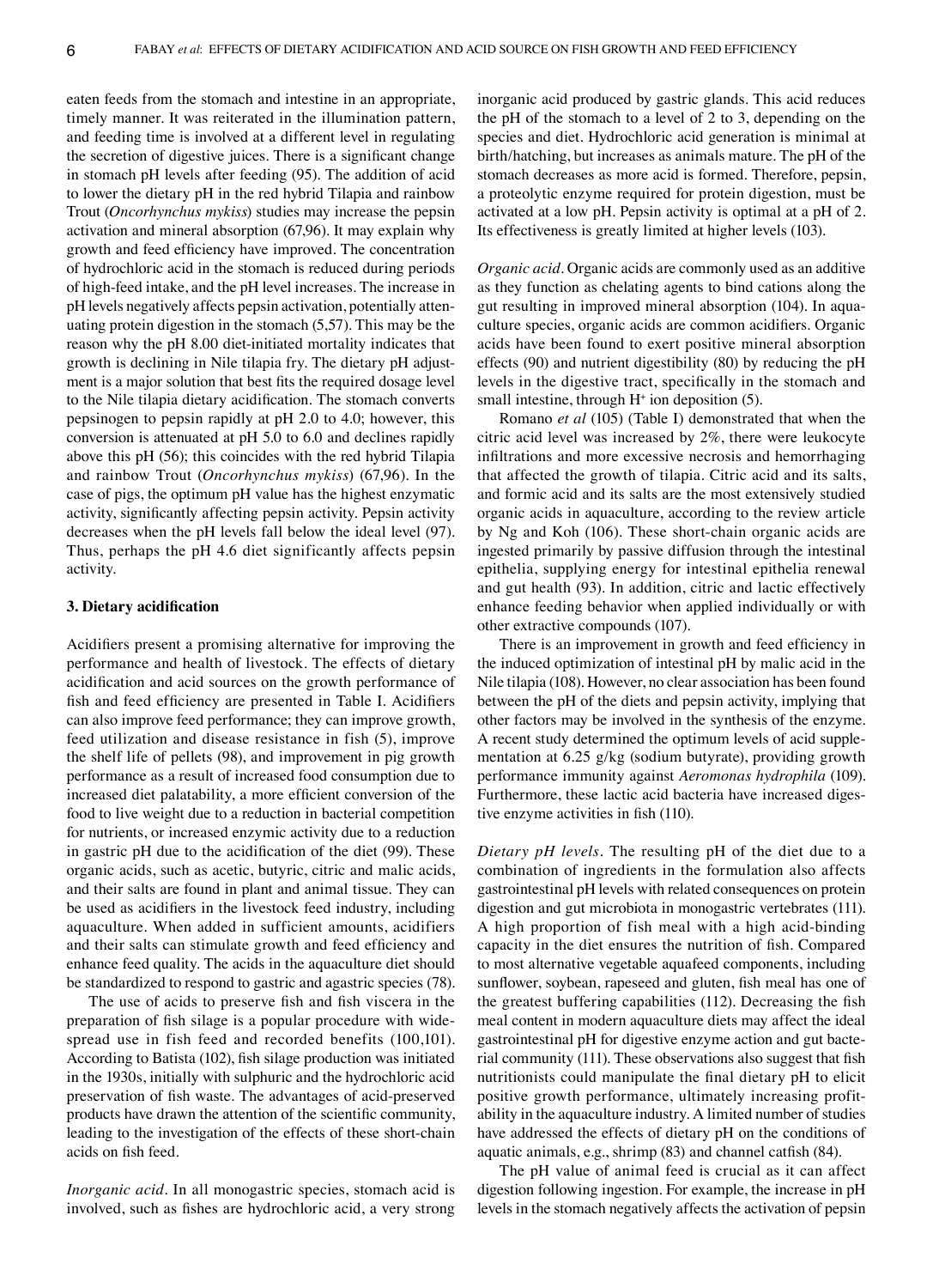| Fish species                                    | Acid/acid salt sources                                       | Dose $(\%)$ pH        | Parameters increased in<br>SGR $(\%)$ , FCR, and WG $(g)$ | (Refs.) |
|-------------------------------------------------|--------------------------------------------------------------|-----------------------|-----------------------------------------------------------|---------|
| Nile tilapia (Oreochromis niloticus)            | Hydrochloric acid                                            | pH 4.60               | WG: 2.6; FCR: 1.3; SGR: 4.9                               | (86)    |
| Common carp (Labeo rohita)                      | Citric acid                                                  | 3.00%                 | FCR: 1.09; SGR:1.58                                       | (87)    |
| Red drum (Sciaenops ocellatus)                  |                                                              | 1.50%                 | WG: 1547; FCR: 0.98                                       | (43)    |
| Tilapia (Oreochromis sp.)                       |                                                              | 2.00%                 | WG: 193.05; FCR:1.82; SGR:2.10                            | (105)   |
|                                                 |                                                              |                       | WG: 1060.2 FCR:1.30 SGR: 2.35                             | (67)    |
| Nile tilapia (Oreochromis niloticus)            |                                                              | pH 4.60               | WG: 2.6; FCR: 1.5; SGR: 4.7                               | (86)    |
| Beluga (Huso huso)                              |                                                              | 3.00%                 | WG: 688.8 FCR: 1.08 SGR:3.75                              | (90)    |
| Rohu (Labeo rohita)                             |                                                              | 3.00%                 |                                                           | (140)   |
| Carp (Cyprinus carpio)                          |                                                              | 3.00%                 | WG: 112.56 FCR: 1.17 SGR:1.20                             | (141)   |
| Sea bream Pagrus major                          |                                                              | $1.00\%$              | WG: 69.32 FCR: 1.00 SGR:2.20                              | (146)   |
| Nile tilapia (Oreochromis niloticus)            | Acetic acid                                                  | pH 4.60               | WG: 2.6; FCR: 1.5; SGR: 4.7                               | (86)    |
| Nile tilapia (Oreochromis niloticus)            | Malic acid                                                   | 0.800 or $3.20\%$     | WG:94.10 FCR: 1.48                                        | (139)   |
| Nile tilapia (Oreochromis niloticus)            |                                                              | 5.00 or 10.0 g/kg     | WG:48.5 FCR: 1.4 SGR: 2.40                                | (108)   |
|                                                 | Formic and diformic                                          | $1.00$ or $2.00$ g/kg | WG: 15.33 FCR: 5.20 SGR: 0.70                             | (63)    |
| Nile tilapia (Oreochromis niloticus)            | Calcium propionate,<br>calcium formate and<br>sodium acetate | $0.922$ g/kg          | WG: 945.2; FCR: 1.20                                      | (31)    |
| Red drum (Sparus aurata)                        | Sodium butyrate                                              | $6.25$ g/kg           | WG: 9.83%; FCR: 1.18 SGR: 1.67                            | (135)   |
| Nile tilapia (Oreochromis<br><i>niloticus</i> ) | Potassium diformate                                          | 0.3%                  | WG:24.0 FCR: 1.45 SGR: 2.07                               | (113)   |
| Nile tilapia (Oreochromis niloticus)            |                                                              | 2 g/kg                | WG: 1060.2; FCR: 1.30; SGR: 2.35                          | (67)    |
|                                                 |                                                              | $0.2$ or $0.3\%$      | 6.75% increased apparent protein<br>digestibility (APR)   | (77)    |

| Table I. Effects of dietary acidification and acid sources on different fish growth performances and feed efficiency |
|----------------------------------------------------------------------------------------------------------------------|
|----------------------------------------------------------------------------------------------------------------------|

WG, weight gain; SGR (%), specific growth rate; FCR, feed conversion ratio.

and possibly decreases the protein digestion capability in fish (57). Therefore, supplementing diets with organic acid and their salts exerts beneficial effects on the growth performance of fish (113). On the other hand, it decreases the digestive pH levels of the GI tract by accumulating H+ ions, thus reducing the pH levels in the stomach and stimulating the activation of pepsinogen to pepsin, increasing protein digestibility and reducing gastric emptying rate. In addition, the acids lower the pH of the stomach and foregut, which stimulates pepsin activity and improves protein digestibility and mineral absorption (114). Furthermore, the acids further enhance protein digestion by increasing the rate of proteolysis of large protein molecules (115).

The buffering capacity of feed ingredients plays a main role in reducing pH levels in the feed and stomach. Animal protein (e.g., fishmeal) has a 15‑fold higher buffering capacity than cereals, which is why it is widely used in aquaculture diets. Due to the low hydrochloric acid output of young animals, these effects are of particular importance (116); the concentration of hydrochloric acid in the stomach decreases during food consumption, increasing pH levels. The activation of pepsin and pancreatic enzyme secretions are inhibited by this increase in pH levels, reducing the digestive capacity. Munilla-Morán and Saborido‑Rey (117) determined that the pH optima for pepsin activity in the stomach of *Sparus aurata* were 2.0. Similar to all enzymes, the digestive enzymes markedly affect pH levels. Distinct enzymes have different pH optimums when activity is at its peak; activity decreases on either side of this optimum rapidly and significantly. A pH adjustment can produce a 50% reduction in inactivity in certain enzymes. As a result, it significantly affects the rate and scope of digestion. Normal digestive processes can explain the changes in pH levels in the stomach of fish. The pH levels decrease as acids are secreted in response to feed entering the stomach, followed by increases in pH levels as acid secretion is terminated and digestion is evacuated. The acidity decreases somewhat in the upper intestine before increasing when bicarbonate ions are released into the gut lumen. The effect of bicarbonate secretion becomes evident when going down the length of the intestine. There is an ever-increasing trend in the average pH from 6.8 in the upper intestine to 7.9 in the lower intestine. The optimum pH in the different gut regions would affect the digestibility of some dietary ingredients, leading to better feeding and the performance of fish (117).

Decreasing the pH value in feed leads to a lower buffer capacity. It thus promotes digestion in the animal since less hydrochloric acid has to be produced in the stomach to activate pepsin, and therefore, optimal protein digestion is ensured (118). Furthermore, the acid anion is complex with calcium (Ca), phosphorus (P), magnesium (Mg), and zinc (Zn)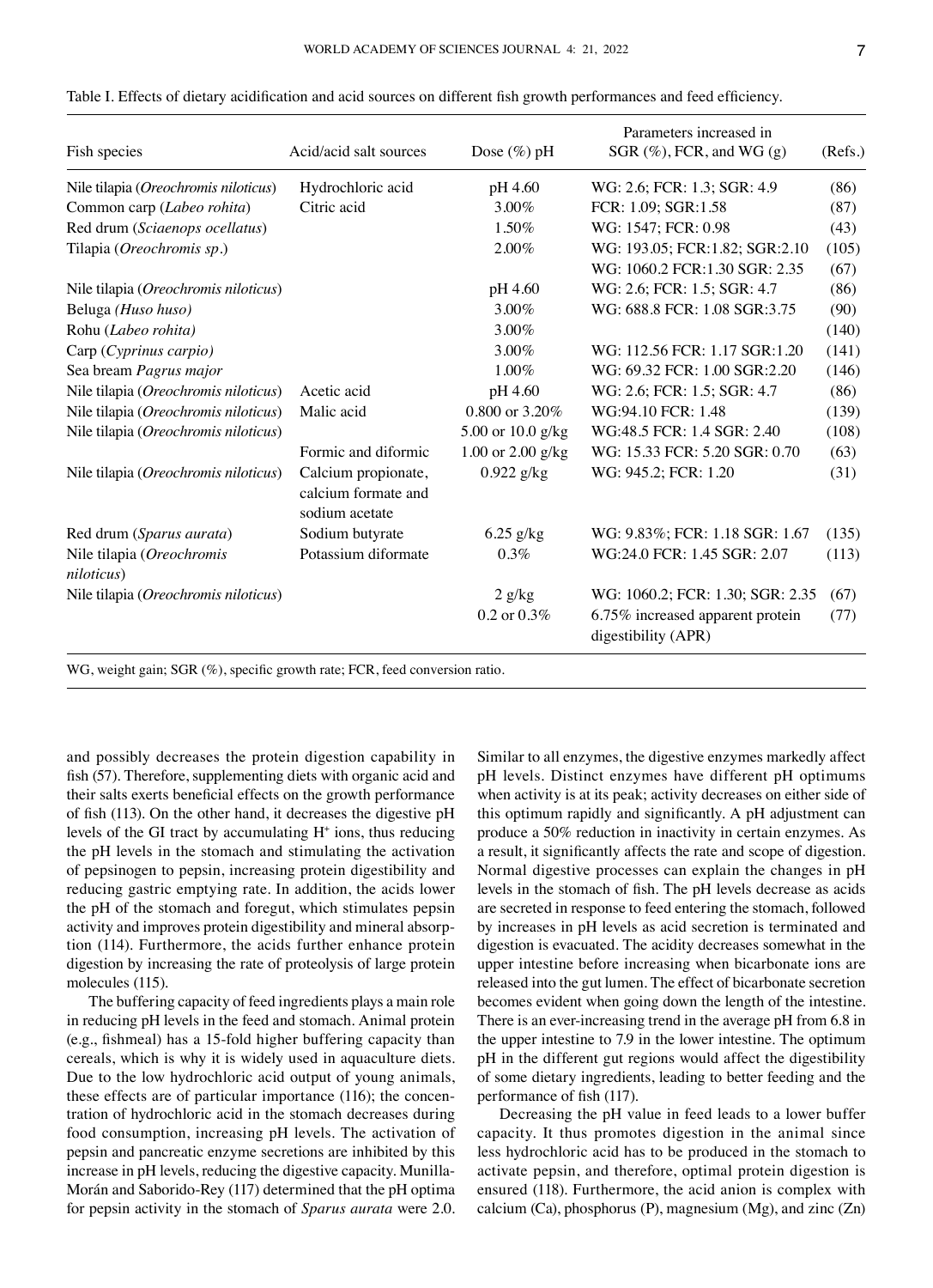results in the improved digestibility of these minerals (119). On the other hand, different acidifiers do not affect the contents of the intestine 6 h following ingestion. Therefore, organic acids are probably mostly metabolized by that time. Furthermore, pancreatic secretions may act as a buffer against the effects of the acidifier (43).

In another study by Yúfera *et al* (120), the pH levels in the stomach of juvenile gilthead seabream were measured after they were fed via three different strategies: Once, twice, or continuously. Feeding was performed at the time points of 09:00, 09:00 and 17:00, or continuously between 9:00 or 17:00 and 21:00. Under the three feeding regimes tested, the gastric pH levels exhibited significant daily rhythms. The constant supply feeding regimen ensured that the stomach pH levels remained in the optimal pepsin range for a long period of time. It may be one of the reasons for the significantly greater weight of the fish following the feeding regimen. It may also be explained by higher gastric activity in fish with a gastric pH <4.5, as described by Márquez *et al* (57).

Yúfera *et al* (120) also investigated the association between stomach pH levels and pepsin activity in juvenile marine fish. Fish were fed either a single meal, twice, or the same diet continuously at the same time. The stomach pH of fish fed only once was around 4.5, and the highest pepsin activity was reported before the feeding, with 30 pepsin activity units per fish. The fish fed continuously had a stomach pH of 5.25 and a pepsin activity of almost 280 units per fish in the late afternoon. This demonstrates how low pH levels may affect pepsin activation. Ringø *et al* (85) examined the effects of 1% sodium lactate on the growth of Arctic charr fish and discovered a significant increase. On the other hand, these results were not observed in another study in Atlantic salmon using the same dosage (66).

Fabay *et al* (86) (Table I) focused on the contribution of dietary pH influencing the gut pH levels, which presumably affects the capability and efficiency to utilize dietary nutrients that convert to the flesh (i.e., growth and feed efficiency). Therefore, the evaluation of the growth rates and feed efficiency of the Nile tilapia as regards dietary pH in that study was an indirect comparison of the general physiological conditions in which the total digestive enzyme activities operate on their corresponding substrates, stomach and intestine. The inclusion of hydrochloric acid in the diet was more effective in the tilapia fry with a pH range of 4.6.

#### **4. Acid sources of fish**

The condition that possibly affects the growth performance and feed utilization may be the gastric or gastrointestinal pH mechanisms. The gastrointestinal luminal digestive disorders are very important in optimizing the utilization of modern aquafeeds. Gut pH seems to be influenced by the pH of the diet (121). The pH of the stomach and intestine creates a medium in which the adequate digestion of dietary proteins and lipids is affected by an optimal environment for the activation and activity of the digestive enzymes. A suitable pH level in the intestine may also be the perfect habitat for some gut flora and fauna to thrive, while others do not survive.

*Stomach acid and intestinal acid.* The majority of fish have a low acid secretion in their lumen compared with mammals. The inclusion of dietary acidifiers reduces the pH levels in the GI tract, increases phytic acid breakdown and eliminates GI pathogenic microorganisms. It also decreases the emptying time of the GI tract, improves nitrogen retention, increases nutrient digestibility, and improves mineral absorption and transportation (81,122). The stomach acid secretion of vertebrates, such as fish exhibits continuous acid secretion and low gastric pH levels during fasting. The presence acid is maintained neutral gastric pH during fasting hydrochloric acid released only after a meal's ingestion. Fish such as tilapia and catfish can digest feeds due to the presence of a stomach and intestine. It is important to acknowledge that dietary acids may provide beneficial effects. The optimal pH level in the gut has a significant effect on the activity of fish pepsin (57).

The main reason for the addition of acid to the diet is to lower the pH level of feeds, which may benefit the digestive functions of the Nile tilapia towards an increased growth rate and better feed efficiency. The  $H^+$  ion from the acid stimulates the activation of pepsinogen to pepsin in the stomach, thus improving protein digestibility (94). In addition, during feed intake, the hydrochloric acid concentration in the gut is reduced. In the study by Moriarty (123), the stomach pH level of tilapia was found to be  $\leq 1.6$ , enabling it to digest a high protein content (~49%), lysing in a high concentration of amino acid as the feed remains for longer periods of time in the stomach.

Similarly, in that study, the protein composition of the diet was 47‑49%, and the diet with a pH 4.6 led to maximal growth rate and an optimal feed efficiency. The stomach does not secrete acid when it is empty; thus, acid secretion begins upon ingestion between pH 2.0 to 3.0 (123). Therefore, if the acid requirement of the tilapia was at pH 1.6, it required a pH 0.4-1.5 to convert it into pH 2.0‑3.0, which meant that approximately pH 1.0 was sufficient to maintain the acid requirement of the tilapia. The pH of the control diet was  $\sim$ 5.7, which requires pH 1.0 to convert it into 4.6; the acid requirement is sufficient for in the stomach to digest the high protein content. In another study on Indian carp fed a diet supplemented with 3.0% citric acid, Baruah *et al* (87) (Table I) reported a decrease in the pH of feed from 5.87 to 4.85, with a subsequent reduction in the pH of gut digesta from 6.62 to 5.65, increasing growth; their results directly agree with dietary pH study (86).

*Chyme pH and buffering capacity.* The pH value influences the digestion and availability of nutritional matters in the digestive tract of animals in the gut (116). The digestion of feeds creates a dynamic alteration in the resting pH of each GI tract section which influences the dissolution and precipitation of the dietary ions. In addition, the chemical characteristics of the chyme are also altered during digestion, as it passes along the GI tract with protein and carbohydrate degradation occurring in the stomach and intestine that affect the binding of ions to the solid phase (124).

Buffer capacity is defined as the HCl secretion in ml or mmol required to lower the pH levels to pH 3.0 in the stomach following feed intake. Different nutrients in animal feed increase the buffer capacity of the feed, which is crucial for fish. A feed with a high buffer capacity leads to a higher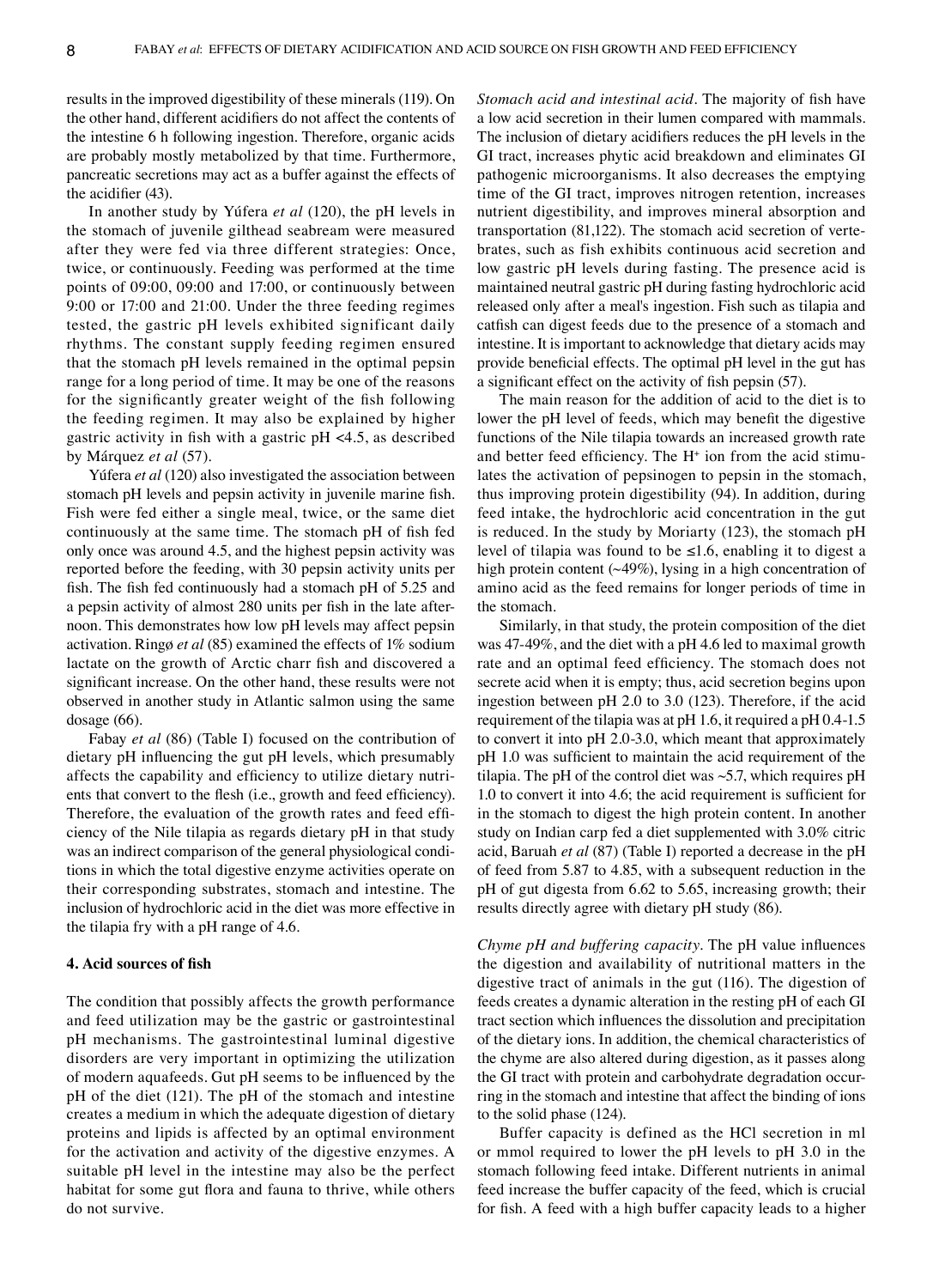mortality than a feed with a lower buffer capacity. Therefore, it is important to consider the buffer capacity of the feed for the dosage rate. The concentration of hydrochloric acid in the stomach is reduced during periods of high feed intake, and the pH rises. The increase in pH negatively affects pepsin activation, potentially reducing the ability of the stomach to digest proteins (57). The stomach pH of fish given only one feed decreased significantly to 2.6 after 8 h in a study by Deguara *et al* (52); however, when fish receive two feeds, the pH drops to 2.5 immediately after feeding and increases to 5.1 after 12 h.

Plant ingredients, such as extracted sunflower (ESF), pea protein concentrate and soy protein concentrate exert various and differing effects on the digestive physiology and metabolism of the Atlantic salmon (1). This involves a decrease in chyme‑associated leucine aminopeptidases in fish fed plant ingredients compared to fishmeal (88).

In addition, cellular sloughing has been observed in at least some intestinal regions, which could be due to lower enterocyte turnover and leucine aminopeptidase activity in rainbow trout (*Oncorhynchus mykiss*) fed at least some plant ingredients. When fed soybean protein, the fish have been found to exhibit an increase in the height and thickness of their intestinal villi (125).

ESF does not affect the brush border membrane‑leucine aminopeptidase activities, resulting in a significant increase in the nitrogen concentration in all intestinal compartments. Therefore, this suggests a reduced protein digestibility compared to the fishmeal diets. In salmon and other fish species, ESF has a relatively high digestibility (126). The high levels of nitrogen in chyme in the ESF diet, on the other hand, suggest that the protein digestibility of the ESF is low due to high inclusion levels (20%). The high nitrogen levels indicate that the stomach secretion of pepsin or other proteins is stimulated, as evidenced by the 30% increase in nitrogen in the stomach, which is significantly higher than that of salmon fed the other alternative feed ingredients. Furthermore, the ESF significantly increases the dry matter content of chyme in the mid-intestine, suggesting that other components other than pancreatic enzymes and bile acids may be secreted or present in the intestinal chyme, such as the higher number of bacteria found in this diet group (1).

The optimum dietary pH in the study by Fabay *et al* (86) (Table I) was slightly lower than that observed another study in the stomach chyme of the Atlantic salmon at pH 4.8 (89) and that in rainbow trout (*Oncorhynchus mykiss*) at pH 4.9 (125). The effects of dietary pH on chyme pH vary between fish species. Nikolopoulou *et al* (127) demonstrated that 2 h after feeding, the sea bass (*Dicentrarchus labrax* L*.*) and gilthead seabream (*Sparus aurata*) pH levels in the stomach were 4.7 and 5.7, respectively. The former exhibited dietary effects on stomach pH, while only the latter exhibited changes in the chyme of the proximal and mid‑intestine. The study by Fabay *et al* (86) indicated indirect evidence that there was an effect on chyme pH. This effect was manifested in the growth and feed efficiency performance of the Nile tilapia.

The adjustment of the pH level to 4.6 in diets may have induced some enzymes. For example, carboxypeptidases A and B levels in stomach peptic digestion cannot increase without acid in the diet (123). Citric, hydrochloric and acetic acid directly lead to a lower dietary pH. This in turn presumably results in a lower gut pH level in fish. This may also activate and enhance pepsin and other digestive enzyme activities, and improve the solubility of minerals. The stomach is an organ that requires high acid levels, while intestine pH levels vary. In the case of dietary treatments with a higher dietary pH, diets with 7.0 and 8.0 may have different digestive physiology. They may result in the alkalinization of the chyme entering from the stomach. Alkalinization is necessary for the intestine to maintain intestinal epithelial integrity and pancreatic and intestinal activity (128). This innate alkalinization may not be sufficient to increase digestion efficiency; thus, this suggests a lower growth performance than the diet with a pH 4.6 (86).

*Gastric acidification strategies.* Two gastric acidification strategies have been reported in vertebrates. First, species that maintain a permanent acidic environment in the stomach are not affected by the presence or absence of acids (e.g., mammals and birds). Second, species maintain a neutral pH in the stomach lumen between meals and become slightly acidic following a meal, e.g., sharks (129).

The first strategy has been observed in cobia juveniles(121), rainbow trout (*Oncorhynchus mykiss*) (124), southern bluefin tuna (*Thunnus maccoyii*) (130), and in some Elasmobranchii species (131,132). It appears that these species are strictly carnivorous, and the observations were from studies that involved a comparison of fed and fasted fish; by contrast, the Nile tilapia is omnivorous and requires a daily feeding habit. In gilthead seabream (*Sparus aurata*), erratic daily feeding by changing the time of feed delivery at random each day may affect the daily pattern from neutral/acid alternation to permanent acidification (133). This voracious species can always activate pepsinogen to begin the hydrolysis of the ingested prey thanks to a constant acidic gastric pH. Continuously feeding Nile tilapia acidic diets of various pH resulted in irreversible lumen acidification (i.e., the first technique of gastric acidification). Thus, the atmosphere in which the production of digestive enzymes or the activation of established digestive enzymes occur is related to increased nutrient utilization.

The adjustment of dietary pH levels in feed may reflect the acid requirement in the gastrointestinal lumen of the tilapia. Studies on the effects of organic acids on the growth performance of fish have yielded conflicting results. Some researchers have not found growth-promoting effects of organic acids (66), which vary from species to species, type of organic acid and the dosage used (5). Several studies have evaluated the effects of dietary supplementation of specific organic acid on the diet of tilapia (Table I). Still, the optimal dietary pH requirement has not been directly investigated to date. Some results of studies on specific dietary acid supplementation in the tilapia include the following: Improved growth performance upon the addition of 2  $g/kg$  of potassium diformate (67); increased activity of intestinal protease upon the supplementation of citric acid (134); increased growth performance when potassium-diformate at  $\geq$ 5 g/kg was added to the diet (73); it reduced the total bacteria count in the gut, and increased body weight and improved feed utilization when the diet contained a combination of malic acid at 10 g/kg and *Bacillus subtilis*  at  $1.1x10<sup>5</sup>$  led to an increased in growth performance (112). In other species such as sea bream, the supplementation of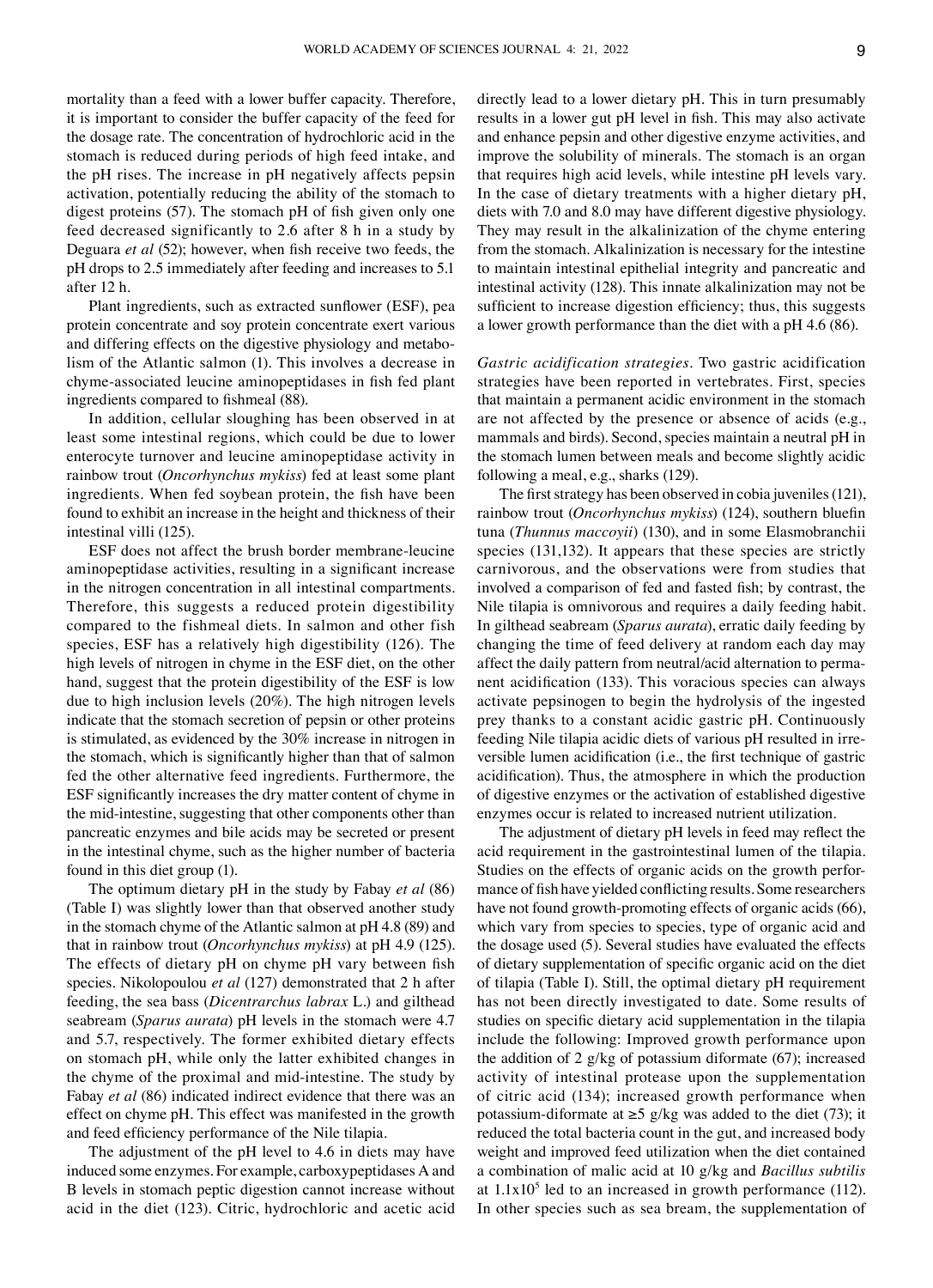coated sodium butyrate increased weight gain by 9.83% (135), supplementing 1.5% citric acids to the diet juvenile red drum (*Sciaenops ocellatus*), improving growth performance in terms of weight gain (43).

Similarly, sodium butyrate has been used to supplement the diet of *Carassius auratus*(136). The effects of different organic acids on the intestine vary substantially and depend on the dose of the respective organic acid in the feed (103). It provides clear evidence that the use of any of the three acids used to adjust the pH to 4.6 resulted in maximal growth and survival, while a markedly high (pH 8.0) and low pH (pH 2.5) may cause growth deprivation in the Nile tilapia and mortality (86). This result was supported by Romano *et al* (105) (Table I) with the dietary supplementation of citric acid to the diet of tilapia resulting in reduced growth as the acid concentration increased and significantly decreased intestinal short-chain fatty acid. Thus, at a dietary pH of 4.6, the following mechanisms may improve nutrient utilization: Reducing gastric pH levels, increasing digestive enzymes, increasing mineral solubilization during digestion processes, or altered intestinal microbial behavior, which may produce valuable nutrient contents.

#### **5. Growth performance**

The growth rate is a key indicator for determining the economic efficiency of commercial fish farming, and it is influenced by a variety of factors. Therefore, the impact of various acidifiers on the growth of a variety of fish species has been investigated. Organic acids, salts, or mixtures, according to some findings, can improve the growth and feed utilization of certain fish species (137). Nonetheless, other studies have not found growth‑promoting effects of organic acids (67), which appear to depend on the fish species, type of organic acid and dosage used (5). Based on this information, the possible beneficial effects of organic acids may be species‑ and dosage‑dependent. For example, a dose of 6.25 g/kg sodium butyrate has been shown to improve the growth performance, e.g., weight gain and specific growth rate in the tilapia (109). Likewise, a dose of  $1\%$  oxalic acid + malic acid and calcium lactate + sodium acetate has been found to enhance growth and feed utilization (138).

Studies on the effects of citric acidified diets on growth and feed performance have yielded positive results. A mixture of organic acids (acetic, lactic and citric acid) was used in a previous study to assess rainbow trout growth. Chen *et al* (139) (Table I) examined the effect of dietary L‑malic acid on the growth and feed utilization of the genetically improved farmed Tilapia. Various factors, such as the experimental fish species and physiological age, the type and the level of organic acids, the diet composition, and the culture conditions, may all influence the growth‑promoting effects of dietary organic acids (72).

The findings in the study of Fabay *et al* (86) re consistent with earlier findings in the literature in the used of organic acid in the aquaculture diet (Table I). Optimum levels that have been shown to elicit maximal growth performance are as follows: 1 or 2 g/kg of formic and propionic acid (63), 0.3% potassium diformate (115), 2 g/kg potassium diformate (67), and increased feed efficiency at 0.2 or 0.3% of potassium diformate (80), 0.2% formic and propionic acid (100). The observation that a dietary pH 4.6 resulted in the optimal growth among the treatments was supported by the study of Elala and Ragaa (77) (3 g/kg potassium diformate), Chen *et al* (139) (Table I) (0.8 or 3.2% L‑malic acid; increased fish body weight and weight gain), Huan *et al* (31) (organic acid blend; increased weight gain), and Hassaan *et al* (108) (malic acid at 5; or 10 g/kg rose weight gain and specific growth rate).

While the use organic acid in aquaculture can improved growth rate, feed efficiency and fish health have been reported in several studies (Table I), Reda *et al* (63) also reported the supplementation of the Nile tilapia diet with a mixture of formic acid, propionic acid, and calcium propionate at concentrations of 0.1 and 0.2%. The optimal dietary pH value has been shown to be 4.6 (86), which affects the growth performance in the final average body weight. Other dietary pH values higher or lower than pH 4.6 have resulted in lower growth rates. Thus, the pH of feeds may affect fish gastrointestinal or chyme pH.

A 0.922 g/kg organic acid blend (calcium propionate, calcium formate and sodium acetate) supplemented protease in meat and bone meal diet has been shown to improve weight gain in the Nile tilapia (31). The optimal dietary pH value has been found to be 4.6 (86), which affects optimal growth performance, manifesting in weight gain. Other dietary pH values higher or lower than pH 4.6 result in lower growth rates. The pH of feeds may affect fish gastrointestinal or chyme pH. Citric acid (3%) has been found to induce weight gain in the Beluga (90), Rohu (140) and common carp (141). In addition, a significant increase in the final weight, weight gain and daily growth rate has been observed in a growth trial experiment on *Carassius auratus* fed a diet supplemented with apple cider vinegar (142). In another study, 1% citric acid improved weight gain in the yellowtail (143). In the case of the red drum, based on the weight gain results from the study it appears that acidifiers at a dose of 1.5% of the diet, especially citric acid, may improve growth performance (weight gain). Chen *et al* (139) (Table I) examined the effect of dietary L‑malic acid and demonstrated that both 0.8 and 3.2% L‑malic acid improved the weight gain compared to the control at 0.0%. A study on the red hybrid tilapia (*Oreochromis sp.*) fed a diet supplemented with 0.2% potassium diformate revealed a significant decrease in the mortality rate following a challenge with *Streptococcus*  bacteria (from 58.3 to 16.6%) (74). Lim *et al* (144) also observed that graded dietary potassium diformate up to 10 k/g improved weight gain and feed efficiency in *O. niloticus*.

An increased protein digestibility has been observed with the use of 0.2 and 0.3% potassium diformate compared with the control diet by almost 6.75% (77). Furthermore, red hybrid tilapia fed diets supplemented with 2 k/g potassium diformate have been shown to exhibit a tendency towards an increased body weight, feed utilization and nutrient digestibility (67).

A previous study on the South African abalone (145) reported an increase significantly in the specific growth rate compared with the control when the abalone was fed a diet containing a mixture of sodium benzoate and sodium sorbate. Citric acid (3%) has been found to enhance the specific growth rate of the Beluga (90), Rohu (140), and common carp (141). A significant increase in the specific growth rate has also been observed in *Carassius auratus* fed a diet supplemented with apple cider vinegar (142). The best dietary pH in the Nile tilapia diet was pH 4.6 (86), which affected the best growth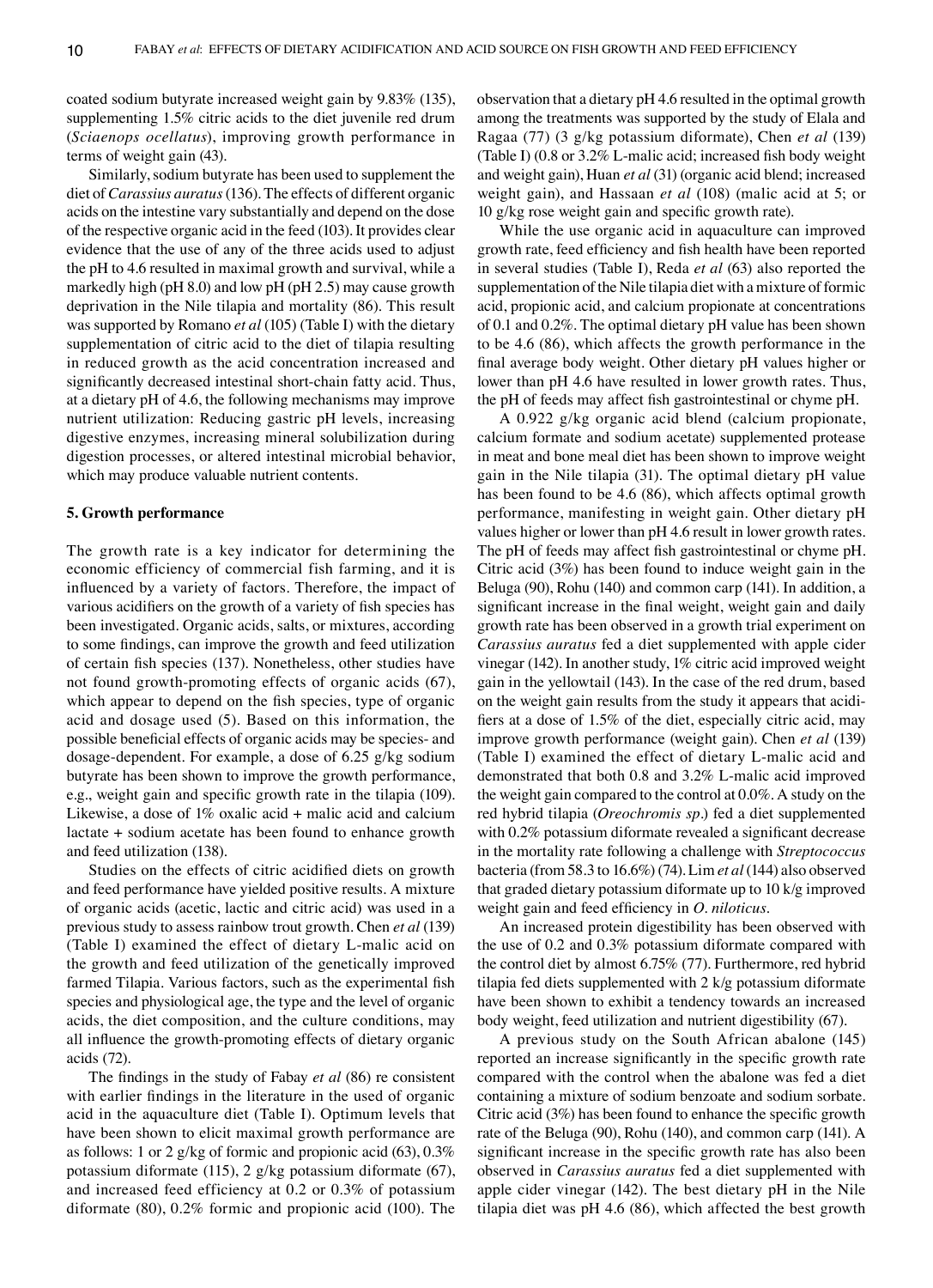performance, which manifested a specific growth rate. Other dietary pH values higher or lower than pH 4.6 resulted in lower growth rates. Thus, the pH of feeds may have affected fish gastrointestinal or chyme pH.

## **6. Feed efficiency**

In a previous study, 1% citric acid was found to improve weight and the feed conversion ratio in the red sea bream (146). A higher feed conversion ratio, total length, and feed intake were also found in an organic acid-treated group (137). Cuvin‑Aralar *et al* (113) reported an improved growth and feed conversion ratio (FCR) in the juvenile Nile tilapia fed a diet supplemented with 0.3% potassium diformate compared with the control diet. The primary explanation for the improved growth efficiency and protein digestibility of fish diet supplemented with potassium diformate is the pH levels in the stomach and upper gut. In tilapia grow-out in Indonesia, Ramli *et al* (147) studied potassium diformate (potassium salt of formic acid) as a growth promoter. In this sample, fish were fed six times a day with a diet containing various percentages (0, 0.2 0.3, and 0.5) of potassium diformate over a period of 85 days. The diets included 32% crude protein, 25% carbohy‑ drates, 6% lipids and 10% fiber. Potassium diformate markedly increased feed consumption over the whole feeding period, from day 1 to 85, and weight gain significantly improved the feed conversion ratio.

Furthermore, the protein efficiency ratio was also improved considerably due to the addition of the formic acid salt. The potassium diformate additions of 0.2 and 0.5% yielded optimal results. The authors concluded that applying the potassium diformate at 0.2% was an efficient tool to control bacterial infections in tropical cultures (74).

At the same concentration, citric acid was shown to improve feed performance in the red sea bream (148), and the protein efficiency ratio in the Beluga (90) and Rohu (140). In the study by Ryan *et al* (118), pH affects the optimal feed efficiency banifested by the protein efficiency ratio. Other dietary pH values higher or lower than pH 4.6 result in lower growth rates. Thus, the pH of feeds may affect fish gastrointestinal or chyme pH.

It has been demonstrated that the shrimp diet supplemented with acidifiers improves digestibility (149-151). However, the evaluation is limited to *Litopenaeus vannamei* diets supplemented with butyrate and propionate (149). In another study, formic, lactic, malic and citric were incorporated into shrimp diets. The results revealed that with addition of acid, increased the growth of *Litopenaeus vannamei* (148) and *Penaeus monodon* (150). The diets of *Litopenaeus vannamei*  were supplemented with 0.5%, potassium diformate increased productivity over the control diet. In addition, these organic acids and their salts increase nitrogen and phosphorus retention and bioavailability of calcium and phosphorus(79,90,152). The effects of vinegar and sodium acetate on the growth performance of Pacific white shrimp (*Penaeus vannamei*) were examined by Serrano *et al* (151). The results revealed that the supplementation of organic vinegar to the diet improved the growth performance (final average body weight, weight gain and specific growth rate) and feed utilization (feed conversion ratio and protein efficiency ratio).

## **7. Conclusions**

Feed researchers, developers and manufacturers are being encouraged to use plant protein ingredients to formulate feeds due to a global shortage of fish meals. However, the presence of anti‑nutritional factors and imbalanced amino acid profiles in plant protein sources are obstacles they face. Their digestibility and growth performance are poor due to these two factors, and their use in aquafeeds is restricted. In conclusion, with the addition of acid to the diet, pepsin activation and mineral absorption increase, resulting in improved growth and feed utilization. In the dietary acidification of tilapia, the growth performance induced by the use of acetic, citric and hydrochloric acids in the feed has revealed that dietary pH and not a specific acid were the most crucial improvements in the fish stomach, specifically in monogastric species. This is the basis for vertebrates; two gastric acidification strategies have been discovered. The first are those that keep the stomach acidic at all times, regardless of whether food is present (e.g., mammals and birds). The second is to maintain the pH of the stomach lumen at a neutral level between meals and to subsequently become slightly acidic. However, the majority of studies on teleost fish studied thus far have used this second strategy. On the other hand, certain types of fish, such as cobia juveniles, rainbow trout, southern bluefin tuna and some Elasmobranchii species, have been observed using the first strategy, strictly carnivorous. Studies have compared fed and fasted fish feeding in the gilthead seabream; erratic daily feeding by changing the time of feed delivery at random can change the daily pattern from neutral/acid alternation to permanent acidification.

Following feeding in fish, pepsinogen is activated to begin the hydrolysis of the ingested prey to a constant acidic gastric pH. In the case of dietary acidification, the continuous feeding of acidic diets at various pH levels or amounts to certain types of fish, such as the tilapia and carp, may lead to a condition of permanent acidification of the lumen (i.e., the first strategy of gastric acidification). Thus, this dietary acidification follows the first strategy. This refers to a situation in which the production of digestive enzymes or the activation of existing digestive enzymes was easily achieved to improve nutrient utilization. Thus, the data on the fish growth rate and feed utilization efficiency were reviewed on dietary acid sources, such as acetic acid, citric acid hydrochloric acid. In addition, the attractability of the diets at various pH levels and dietary acid sources is another factor to determine the efficiency of the diet. The survival rates of cultured fish were increased based on the various dietary acids used that match the requirements of the fishes. Any acids at an optimum pH level, as for example pH 4.6 in the diet of the tilapia fry, which increased attractability, growth and feed efficiency warrant further attention. In general, the addition of acid to the diet, specifically in monogastric fish, such as the carp (no stomach) and tilapia (herbivorous, less acid produced in the stomach), can improve growth, and feed efficiency digestibility and mineral absorption in a culture system. Thus, the inclusion of acid in aquaculture diets may have promising results for feed manufacturers.

Furthermore, these dietary acidifications can eliminate the impact of bacterial infections to prevent diseases and result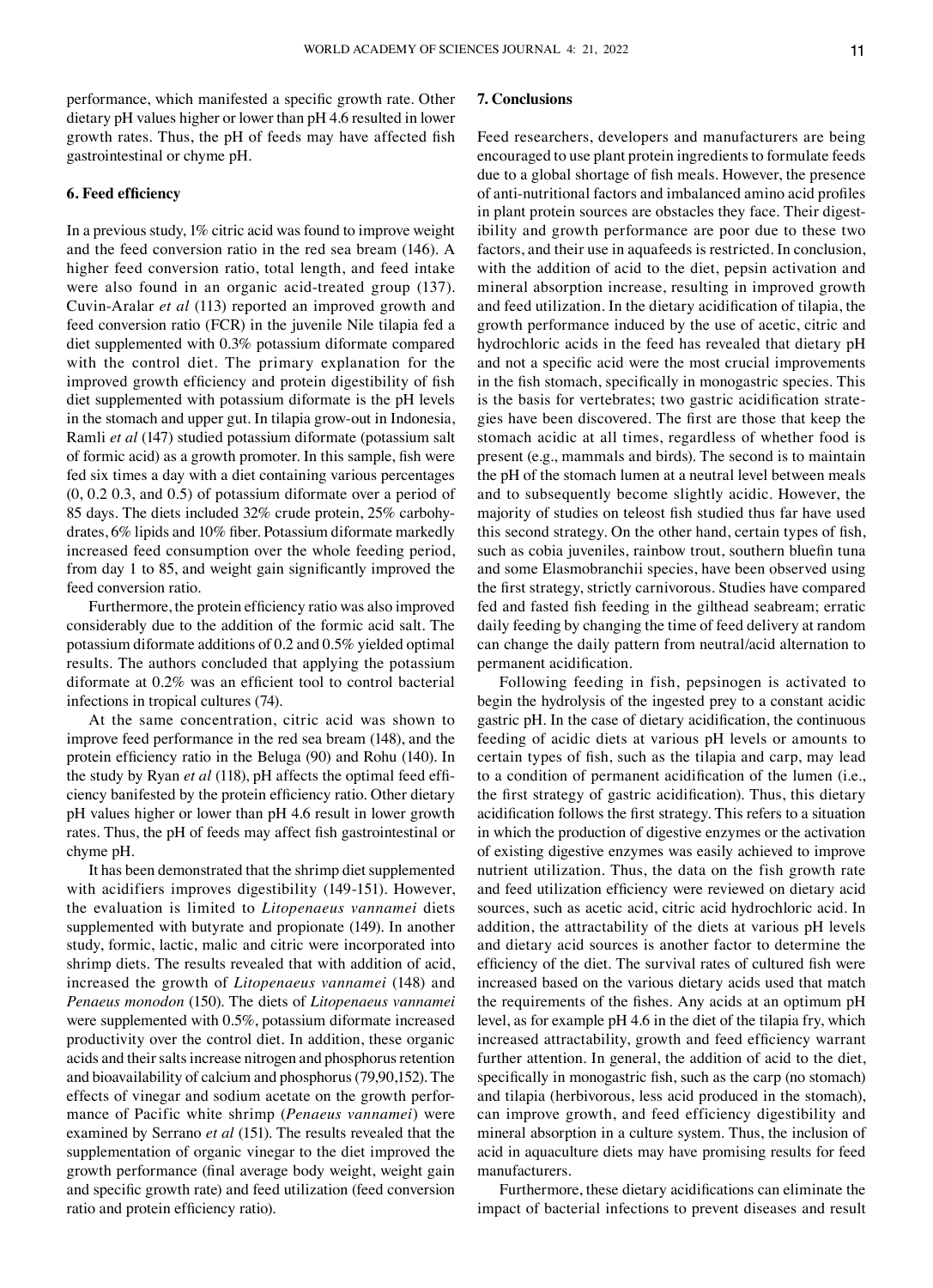in high survival. Acids in the diet can efficiently achieve a sustainable, economic and safe fish production. Further studies are required to focus on cultured fish with different dietary pH levels in herbivorous and omnivorous species, such as milkfish and carp.

#### **Acknowledgements**

The authors would like to thank the DOST-SEI for the scholarship of RVF (ASTHRDP) and the collaborative project of the DOST‑PCAARRD and SEI for the scholarship of MSA (GREAT Program). The authors are also grateful to the Mindanao State University‑Maguindanao for granting permission RVF to perform the study under the faculty development program.

## **Funding**

No funding was received.

#### **Availability of data and materials**

Not applicable.

## **Authors' contributions**

All authors (RVF, AER, MSA and JVF) contributed to the conception and design of the study. In addition, all authors have read and approved the final manuscript.

## **Ethics approval and consent to participate**

Not applicable.

#### **Patient consent for publication**

Not applicable.

## **Competing interests**

The authors declare that they have no competing interests.

#### **References**

- 1. Hartviksen M, Bakke AM, Vecino JG, Ringø E and Krogdahl Å: Evaluation of the effect of commercially available plant and animal protein sources in diets for Atlantic salmon (*Salmo salar* L.): Digestive and metabolic investigations. Fish Physiol Biochem 40: 1621-1637, 2014.
- 2. Urán PA, Schrama JW, Rombout JH, Taverne‑Thiele JJ, Obach A, Koppe W and Verreth JA: Time‑related changes of the intestinal morphology of Atlantic salmon, *Salmo salar* L., at two different soybean meal inclusion levels. J Fish Dis 32: 733‑744, 2009.
- 3. Yamamoto T, Suzuki N, Furuita H, Sugita T, Tanaka N and Goto T: Supplemental effect of bile salts to soybean meal‑based diet on growth and feed utilization of rainbow trout *Oncorhynchus mykiss*. Fish Sci 73: 123‑131, 2007.
- 4. Castillo S and Gatlin DM: Dietary supplementation of exogeneous carbohydrase enzymes in fish nutrition: A review. Aquaculture 435: 286‑292, 2015.
- 5. Lückstädt C: The use of acidifiers in fish nutrition. CAB Rev Perspect Agric Veterinary 3: 1‑8, 2008.
- 6. Krogdahl Å, Penn M, Thorsen J, Refstie S and Bakke AM: Important antinutrients in plant feedstuffs for aquaculture: An update on recent findings regarding responses in salmonids. Aquac Res 41: 333‑344, 2010.
- 7. Bone RM: Pathological effects of soybean anti-nutritional factors on summer flounder (*Paralichthys Dentatus*) tissues. 2013. Available from: https://digitalcommons.uri.edu/theses/57.
- 8. Gargiulo AM, Ceccarelli P, Dall'Aglio C and Pedini V: Histology and ultrastructure of the gut of the tilapia (*Tilapia* spp.), a hybrid teleost. Anat Histol Embryol 27: 89‑94, 1998.
- 9. Smith BJ, Smith SA, Tengjaroenkul B and Lawrence TA: Gross morphology and topography of the adult intestinal tract of the tilapian fish, *Oreochromis niloticus* L. Cells Tissues Organs 166: 294‑303, 2000.
- 10. Ferraris RP and Ahearn GA: Sugar and amino acid transport in fish intestine. Comp Biochem Physiol A Mol Integr Physiol 77: 397‑413, 1984.
- 11. German DP, Neuberger DT, Callahan MN, Lizardo NR and Evans DH: Feast to famine: The effects of food quality and quantity on the gut structure and function of a detritivorous catfish (Teleostei: Loricariidae). Comp Biochem Physiol Part A Mol Integr Physiol 155: 281‑293, 2010.
- 12. Titus E and Ahearn GA: Short‑chain fatty acid transport in the intestine of a herbivorous teleost. J Exp Biol 135: 77‑94, 1988.
- 13. Titus E and Ahearn GA: Transintestinal acetate transport in a herbivorous teleost: Anion exchange at the basolateral membrane. J Exp Biol 156: 41‑61, 1991.
- 14. Newsome SD, Fogel ML, Kelly L and del Rio CM: Contributions of direct incorporation from diet and microbial amino acids to protein synthesis in Nile tilapia. Funct Ecol 25: 1051-1062, 2011.
- 15. Niklasson L: Intestinal mucosal immunology of Salmonids-response to stress and infection and crosstalk with the physical barrier. Gothenburg University, Gothenburg, 2013.
- 16. Baeverfjord G and Krogdahl A: Development and regression of soybean meal induced enteritis in Atlantic salmon, *Salmo salar* L., distal intestine: A comparison with the intestines of fasted fish. J Fish Dis 19: 375‑387, 1996.
- 17. Steiner T and Encarnacão P: Latest trends in gut health management. Aquafeed Advances in Processing and Formulation. Kailua, Hawaii, pp9‑10, 2010.
- 18. Tram NDQ, Ngoan LD, Hung LT and Lindberg JE: A comparative study on the apparent digestibility of selected feedstuffs in hybrid catfish (*Clarias macrocephalus* x *Clarias gariepinus*) and Nile tilapia (*Oreochromis niloticus*). Aquac Nutr 17: 636‑643, 2011.
- 19. Vidal L, Xavier TO, Michelato M, Martins EN, Pezzato LE and Furuya WM: Apparent protein and energy digestibility and amino acid availability of corn and co‑products in extruded diets for Nile Tilapia, *Oreochromis niloticus*. J World Aquac Soc 46: 183‑190, 2015.
- 20. Figueiredo-Silva C, Lemme A, Sangsue D and Kiriratnikom S: Effect of DL-methionine supplementation on the success of almost total replacement of fish meal with soybean meal in diets for hybrid tilapia (*Oreochromis niloticus* x *Oreochromis mossambicus*). Aquac Nutr 21: 234‑241, 2015.
- 21. Tran‑Ngoc KT, Huynh ST, Sendão J, Nguyen TH, Roem AJ, Verreth JAJ and Schrama JW: Environmental conditions alter the effect of organic acid salts on digestibility and intestinal morphology in Nile tilapia (*Oreochromis niloticus*). Aquac Nutr 25: 134‑144, 2019.
- 22. Kumar S and Tembhre M: Anatomy and physiology of Fishes. New Delhi, India, Vikas Pub. House Pvt, 1996, 1998.
- 23. Ikpegbu E, Ezeasor DN, Nlebedum UC and Nnadozie O: Morphological and histochemical observations on the oesogaster of the domesticated African catfish (*Clarias Gariepinus* Burchell, 1822). Bulg J Vet Med 16: 88‑95, 2013.
- 24. Grau A, Crespo S, Sarasquete MC and De Canales MG: The digestive tract of the amberjack *Seriola dumerili*, Risso: A light and scanning electron microscope study. J Fish Biol 41: 287‑303, 1992.
- 25. Cao XJ and Wang WM: Histology and mucin histochemistry of the digestive tract of yellow catfish, *Pelteobagrus fulvidraco*. Anat Histol Embryol 38: 254‑261, 2009.
- 26. Phrompanya P, Saenphet K and Saenphet S: Comparative histochemical study of the gastrointestinal tracts of the Nile tilapia (*Oreochromis niloticus*) and the hybrid catfish (*Clarias batrachus* x *Clarias gariepinus*). Acta Histochem 121: 261‑267, 2019.
- 27. Murray HM, Wright GM and Goff GP: A comparative histological and histochemical study of the post-gastric alimentary canal from three species of pleuronectid, the Atlantic halibut, the yellowtail flounder and the winter flounder. J Fish Biol 48: 187‑206, 1996.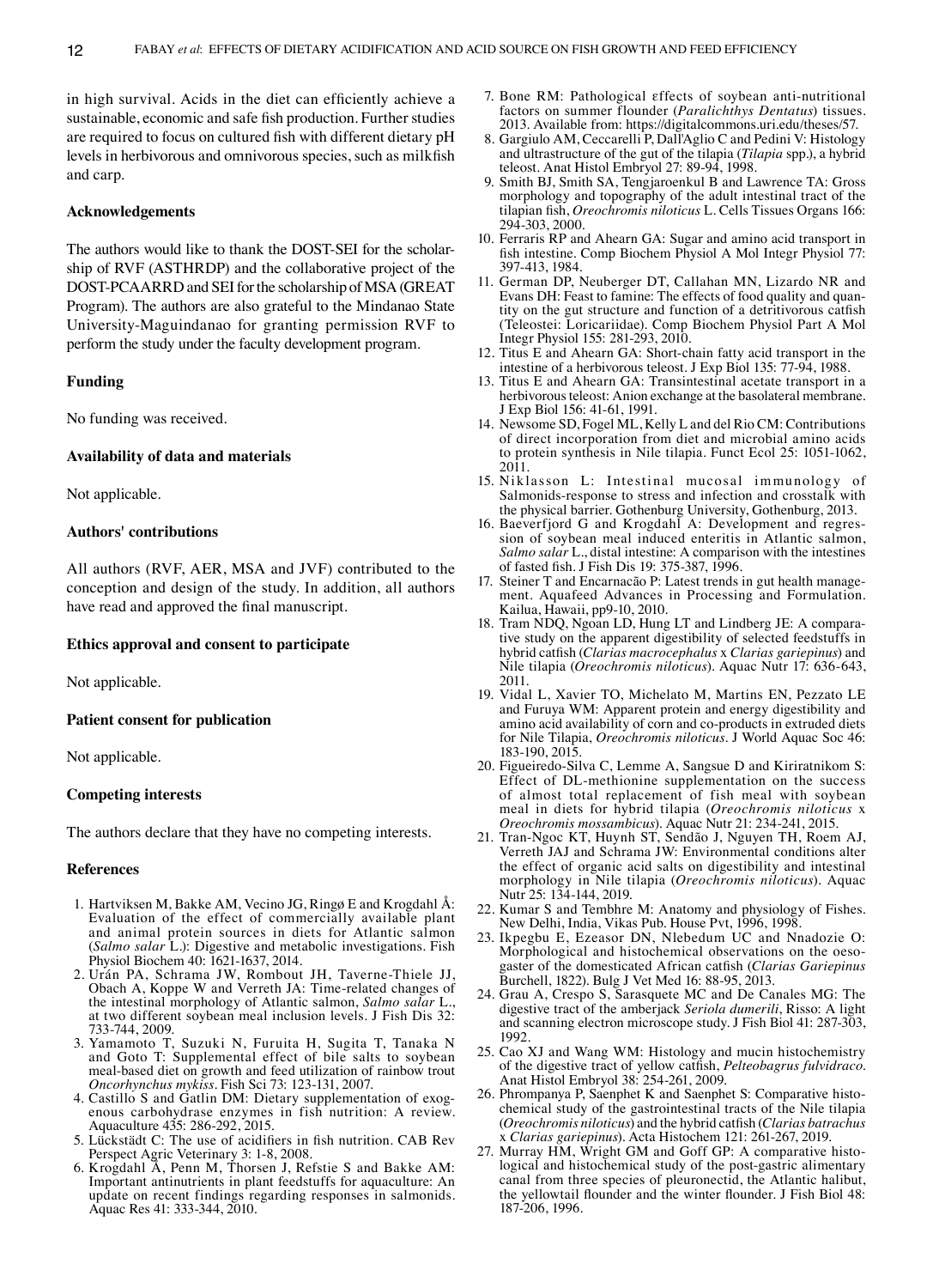- 28. Neuhaus H, Van der Marel M, Caspari N, Meyer W, Enss ML and Steinhagen D: Biochemical and histochemical study on the intestinal mucosa of the common carp *Cyprinus carpio* L., with special consideration of mucin glycoproteins. J Fish Biol 70: 1523‑1534, 2007.
- 29. Sarasquete C, Gisbert E, Ribeiro L, Vieira L and Dinis MT: Glyconjugates in epidermal, branchial and digestive mucous cells and gastric glands of gilthead sea bream, *Sparus aurata*, *Senegal sole*, *Solea senegalensis* and Siberian sturgeon, *Acipenser baeri* development. Eur J Histochem 45: 267‑278, 2001.
- 30. Lobel PS: Trophic biology of herbivorous reef fishes: Alimentary pH and digestive capabilities. J Fish Biol 19: 365‑397, 1981.
- 31. Huan D, Li X, Chowdhury MAK, Yang H, Liang G and Leng X: Organic acid salts, protease and their combination in fish mealfree diets improved growth, nutrient retention and digestibility of tilapia (*Oreochromis niloticus* x *O. aureus*). Aquac Nutr 24: 1813‑1821, 2018.
- 32. Cho CY and Bureau DP: Reduction of waste output from salmonid aquaculture through feeds and feeding. Progress Fish Cult 59: 155‑160, 1997.
- 33. Francis G, Makkar HP and Becker K: Antinutritional factors present in plant‑derived alternate fish feed ingredients and their effects in fish. Aquaculture 199: 197‑227, 2001.
- 34. Koshio S, Ackman RG and Lall SP: Effects of oxidized herring and canola oils in diets on growth, survival, and flavor of Atlantic salmon, *Salmo salar*. J Agric Food Chem 42: 1164‑1169, 1994.
- 35. Krogdahl Å, Hemre GI and Mommsen TP: Carbohydrates in fish nutrition: Digestion and absorption in postlarval stages. Aquac Nutr 11: 103‑122, 2005.
- 36. Kraugerud OF, Penn M, Storebakken T, Refstie S, Krogdahl Å and Svihus B: Nutrient digestibilities and gut function in Atlantic salmon (*Salmo salar*) fed diets with cellulose or non-starch polysaccharides from soy. Aquaculture 273: 96-107, 2007.
- 37. Tran‑Ngoc KT, Dinh NT, Nguyen TH, Roem AJ Schrama JW and Verreth JAJ: Interaction between dissolved oxygen concentra‑ tion and diet composition on growth, digestibility and intestinal health of Nile tilapia (*Oreochromis niloticus*). Aquaculture 462: 101‑108, 2016.
- 38. Gao Y, Storebakken T, Shearer KD, Penn M and Øverland M: Supplementation of fishmeal and plant protein‑based diets for rainbow trout with a mixture of sodium formate and butyrate. Aquaculture 311: 233‑240, 2011.
- 39. Hamer HM, Jonkers D, Venema K, Vanhoutvin S, Troost F and Brummer RJ: The role of butyrate on colonic function. Aliment Pharmacol Ther 27: 104‑119, 2008.
- 40. Kuz'mina V: Classical and modern concepts in fish digestion. In: Feeding and Digestive Functions in Fishes, 1st Edition. CRC Press, p70, 2008.
- 41. Caceci T, El-Habback HA, Smith SA and Smith BJ: The stomach of *Oreochromis niloticus* has three regions. J Fish Biol 50: 939‑952, 1997.
- 42. Wilson JM and Castro LFC: Morphological diversity of the gastrointestinal tract in fishes. Fish Physiol 30: 1‑55, 2010.
- 43. Castillo S, Rosales M, Pohlenz C and Gatlin DM: Effects of organic acids on growth performance and digestive enzyme activities of juvenile red drum *Sciaenops ocellatus*. Aquaculture 433: 6‑12, 2014.
- 44. Mroz Z, Jongbloed AW, Partanen KH, Vreman K, Kemme PA and Kogut J: The effects of calcium benzoate in diets with or without organic acids on dietary buffering capacity, apparent digestibility, retention of nutrients, and manure characteristics in swine. J Anim Sci 78: 2622‑2632, 2000.
- 45. Fruton JS: Hydrolysis: Peptide bonds. Academic Press Inc. New York, 3: 120‑152, 1971.
- 46. Effront J, Prescott SC and Venable CS: Biochemical catalysts in life and industry: Proteolytic enzymes. Kessinger Publishing: 151‑289, 2007.
- 47. Bobe J and William Goetz F: An ovarian progastricsin is present in the trout coelomic fluid after ovulation. Biol Reprod 64: 1048‑1055, 2001.
- 48. Kurokawa T, Uji S and Suzuki T: Identification of pepsinogen gene in the genome of stomachless fish, *Takifugu rubripes*. Comp Biochem Physiol B Biochem Mol Biol 140: 133‑140, 2005.
- 49. Gildberg A: Recovery of proteinases and protein hydrolysates from fish viscera. Bioresour Technol 39: 271‑276, 1992.
- 50. Simpson BK: Digestive proteinases from marine animals. Food Science and Technology-New York-Marcel Dekker: 191-214, 2000.
- 51. Raufman JP: Pepsin, In: Encyclopedia of Gastroenterology. Academic Press, San Diego, 2004.
- 52. Deguara S, Jauncey K and Agius C: Enzyme activities and pH variations in the digestive tract of gilthead sea bream. J Fish Biol 62: 1033‑1043, 2003.
- 53. Langley JN: On the changes in serous glands during secretion. J Physiol 2: 261, 1879.
- 54. Hirschowitz BI: Urinary excretion of pepsinogen in gastroduodenal ulceration. Lancet 261: 66‑69, 1953.
- 55. Hirschowitz BI and O'Leary DK: Dose dependence of insulin-stimulated gastric secretion. Am J Dig Di*s* 9: 379‑397, 1964.
- 56. Zhao L, Budge SM, Ghaly AE and Brooks MS: Extraction, puri‑ fication and characterization of fish pepsin: A critical review. Int J Food Proc Technol 2: 6, 2011.
- 57. Márquez L, Robles R, Morales GA and Moyano FJ: Gut pH as a limiting factor for digestive proteolysis in cultured juveniles of the gilthead sea bream (*Sparus aurata*). Fish Physiol Biochem 38: 859‑869, 2012.
- 58. Chakrabarti I, Gani MA, Chaki KK, Sur R and Misra KK: Digestive enzymes in 11 freshwater teleost fish species in relation to food habit and niche segregation. Comparative Biochem Physiol 112: 167‑177, 1995.
- 59. Hsu YL and Wu JL: Relationship between feeding-habits and digestive proteases of some freshwater‑fishes. Bull Inst Zool Acad Sin 18: 45‑53, 1979.
- 60. Uys W and Hecht T: Assays on the digestive enzymes of sharptooth catfish, *Clarias gariepinus* (Pisces: Clariidae). Aquaculture 63: 301‑313, 1987.
- 61. Sabapathy U and Teo LH: Some properties of the intestinal proteases of the rabbitfish, *Siganus canaliculatus* (Park). Fish Physiol Biochem 14: 215‑221, 1995.
- 62. Hassaan MS, Soltan MA, Jarmołowicz S and Abdo HS: Combined effects of dietary malic acid and *Bacillus subtilis*  on growth, gut microbiota and blood parameters of Nile tilapia (*Oreochromis niloticus*). Aquac Nutr 24: 83‑93, 2018.
- 63. Reda RM, Mahmoud R, Selim KM and El‑Araby IE: Effects of dietary acidifiers on growth, hematology, immune response and disease resistance of Nile tilapia, *Oreochromis niloticus*. Fish Shellfish Immunol 50: 255‑262, 2016.
- 64. Sturkie PD (ed): Avian Physiology. Springer Science and Business Media, 2012.
- 65. Defoirdt T, Boon N, Sorgeloos P, Verstraete W and Bossier P: Short‑chain fatty acids and poly‑beta‑hydroxyalkanoates: (New) Biocontrol agents for a sustainable animal production. Biotechnol Adv 27: 680‑685, 2009.
- 66. Gislason G, Olsen RE and Hinge E: Comparative effects of dietary Na+-lactate on Arctic char, *Salvelinus alpinus* L., and Atlantic salmon, *Salmo salar* L. Aquac Res 27: 429‑435, 1996.
- 67. Ng WK, Koh CB, Sudesh K and Siti-Zahrah A: Effects of dietary organic acids on growth, nutrient digestibility and gut microflora of red hybrid tilapia, *Oreochromis* sp., and subsequent survival during a challenge test with *Streptococcus agalactiae*. Aquac Res 40: 1490‑1500, 2009.
- 68. Lückstädt C: Use of organic acids as feed additives‑sustainable aquaculture production the non‑antibiotic way. Int Aquafeed 9: 21‑26, 2006.
- 69. Owen MA, Waines P, Bradley G and Davies S: The effect of dietary supplementation of sodium butyrate on the growth and microflora of *Clarias gariepinus* (Burchell 1822). The XII International Symposium Fish Nutrition and Feeding, 2006.
- 70. Denev S, Staykov Y, Moutafchieva R and Beev G: Microbial ecology of the gastrointestinal tract of fish and the potential application of probiotics and prebiotics in finfish aquaculture. Int Aquat Res 1: 1‑29, 2009.
- 71. Baruah K, Pal AK, Sahu NP, Debnath D, Yengkokpam S, Norouzitallab P and Sorgeloos P: Dietary crude protein, citric acid and microbial phytase interacts to influence the hemato‑immunological parameters of rohu, *Labeo Rohita*, Juveniles. J World Aquac Soc 40: 824‑831, 2009.
- 72. Knarreborg A, Miquel N, Granli T and Jensen BB: Establishment and application of an in vitro methodology to study the effects of organic acids on coliform and lactic acid bacteria in the proximal part of the gastrointestinal tract of piglets. Anim Feed Sci Technol 99: 131‑140, 2002.
- 73. Liebert F, Mohamed K and Lückstädt C: Effects of diformates on growth and feed utilization of all male Nile Tilapia fingerlings (*Oreochromis niloticus*) reared in tank culture, 2010.
- 74. Zhou Z, Liu Y, He S, Shi P, Gao X, Yao B and Ringø E: Effects of dietary potassium diformate (KDF) on growth performance, feed conversion and intestinal bacterial community of hybrid tilapia (*Oreochromis niloticus*  $\varphi \times O$ . *aureus*  $\varphi$ ). Aquaculture 291: 89‑94, 2009.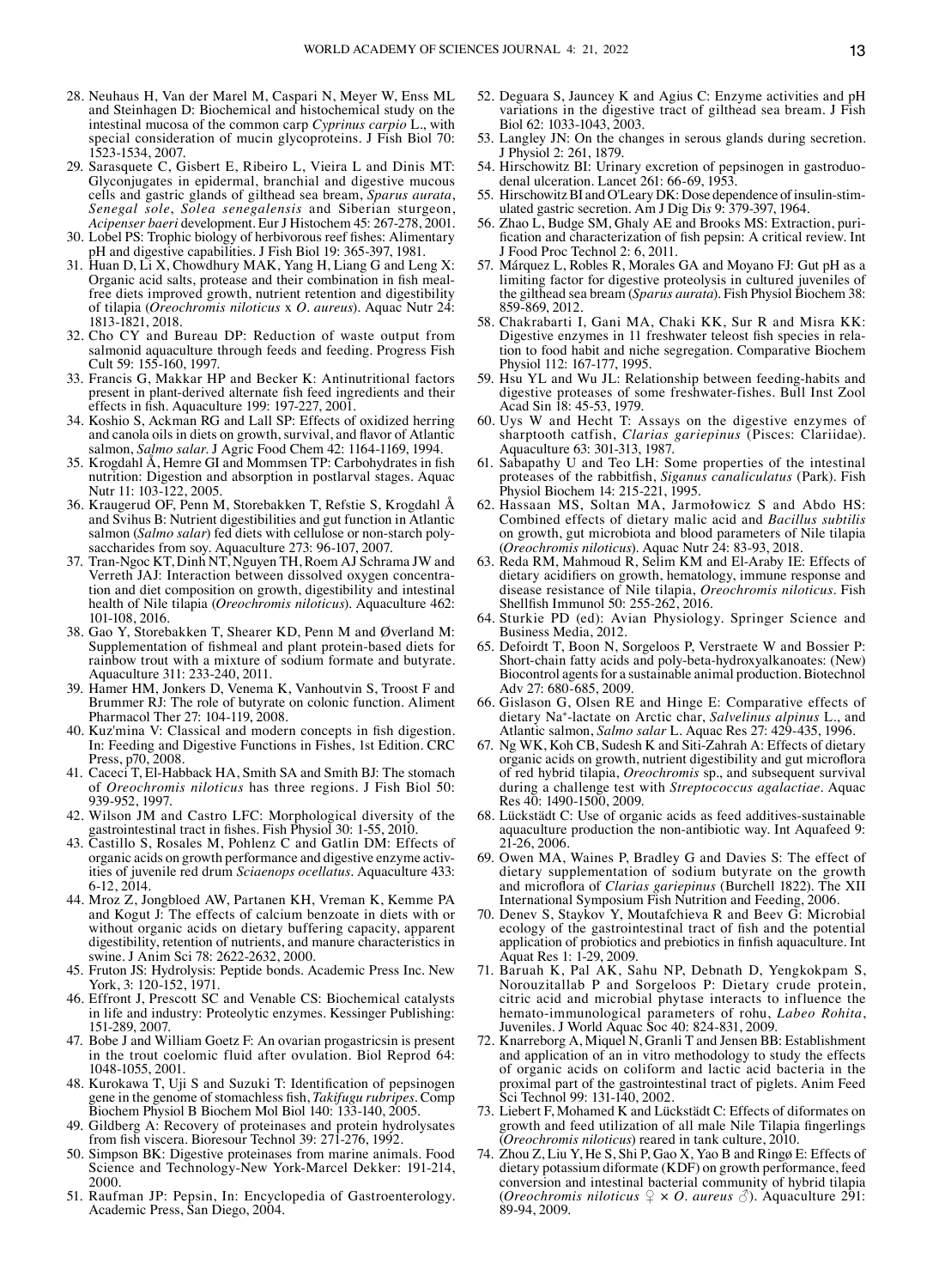- 75. Russell JB and Diez‑Gonzalez F: The effects of fermentation acids on bacterial growth. Adv Microb Physiol 39: 205‑234, 1997.
- 76. Balcázar JL, De Blas I, Ruiz‑Zarzuela I, Vendrell D, Gironés O and Muzquiz JL: Enhancement of the immune response and protection induced by probiotic lactic acid bacteria against furunculosis in rainbow trout (*Oncorhynchus mykiss*). FEMS Microbiol Immunol 51: 185‑193, 2007.
- 77. Abu Elala NM and Ragaa NM: Eubiotic effect of a dietary acidifier (potassium diformate) on the health status of cultured *Oreochromis niloticus*. J Adv Res 6: 621‑629, 2015.
- 78. Baruah SK, Norouzitallab P, Debnath D, Pal AK and Sahu NP: Organic acids as non‑antiobiotic nutraceuticals in fish and prawn feed. Aquac Health Int: 4‑6, 2008.
- 79. Hossain MA, Pandey A and Satoh S: Effects of organic acids on growth and phosphorus utilization in red sea bream *Pagrus major*. Fish Sci 73: 1309‑1317, 2007.
- 80. Morken T, Kraugerud OF, Barrows FT, Sørensen M, Storebakken T and  $\bar{\varrho}$  verland M: Sodium diformate and extrusion temperature affect nutrient digestibility and physical quality of diets with fish meal and barley protein concentrate for rainbow trout (*Oncorhynchus mykiss*). Aquaculture 317: 138‑145, 2011.
- 81. Øverland M, Granli T, Kjos NP, Fjetland O, Steien SH and Stokstad M: Effect of dietary formates on growth performance, carcass traits, sensory quality, intestinal microflora, and stomach alterations in growing‑finishing pigs. J Anim Sci 78: 1875‑1884, 2000.
- 82. Ng WK and Koh CB: Application of organic acids in aquafeeds: Impacts on fish growth, nutrient utilisation and disease resistance. In: Standards for Acidifiers, Principles for the Use of Organic Acids in Animal Nutrition. Edited by Lückstädt C, Nottingham University Press, 49‑58, 2011.
- 83. Lim C: Effect of dietary pH on amino acid utilization by shrimp (*Penaeus vannamei*). Aquaculture 114: 293‑303, 1993.
- 84. Wilson RP, Harding DE and Garling DL: Effect of dietary pH on amino acid utilization and the lysine requirement of fingerling channel catfish. J Nutr 107: 166‑170, 1977.
- 85. Ringø E, Olsen RE and Castell JD: Effect of dietary lactate on growth and chemical composition of Arctic charr *Salvelinus alpinus*. J World Aquac Soc 25: 483‑486, 1994.
- 86. Fabay RV, Tumbokon BL and Serrano AE Jr: Effects of dietary pH and acid source on growth and feed efficiency of the Nile Tilapia, *Oreochromis niloticus* fry. Isr J Aquac 72: 1114685, 2020.
- 87. Baruah K, Pal AK, Sahu NP, Jain KK, Mukherjee SC and Debnath D: Dietary protein level, microbial phytase, citric acid and their interactions on bone mineralization of *Labeo rohita* (Hamilton) juveniles. Aquac Res 36: 803‑812, 2005.
- 88. Chikwati EM, Sahlmann C, Holm H, Penn MH, Krogdahl Å and Bakke AM: Alterations in digestive enzyme activities during the development of diet‑induced enteritis in Atlantic salmon, *Salmo salar* L. Aquaculture 402: 28‑37, 2013.
- 89. Krogdahl Å, Gajardo K, Kortner TM, Penn M, Gu M, Berge GM and Bakke AM: Soya saponins induce enteritis in atlantic salmon (*Salmo salar* L.). J Agric Food Chem 63: 3887‑3902, 2015.
- 90. Khajepour F and Hosseini SA: Citric acid improves growth performance and phosphorus digestibility in Beluga (*Huso huso*) fed diets where soybean meal partly replaced fish meal. Anim Feed Sci Technol 171: 68‑73, 2012.
- 91. Nuez-Ortin WG: Gustor-Aqua: An effective solution to optimize health status and nutrient utilization. Int Aquafeed: 18‑20, 2011.
- 92. Hidaka I, Zeng C and Kohbara J: Gustatory responses to organic acids in the yellowtail *Seriola quinqueradiata*. Nippon Suisan Gakk 58: 1179‑1187, 1992.
- 93. Vielma J and Lall SP: Dietary formic acid enhances apparent digestibility of minerals in rainbow trout, *Oncorhynchus mykiss* (Walbaum). Aquac Nutr 3: 265‑268, 1997.
- 94. Busti S, Rossi B, Volpe E, Ciulli S, Piva A, D'Amico F and Parma L: Effects of dietary organic acids and nature identical compounds on growth, immune parameters and gut microbiota of European sea bass. Sci Rep 10: 1‑14, 2020.
- 95. Hlophe SN, Moyo NAG and Ncube I: Postprandial changes in pH and enzyme activity from the stomach and intestines of *Tilapia rendalli* (B oulenger, 1897), *Oreochromis mossambicus* (Peters, 1852) and *Clarias gariepinus* (Burchell, 1822). J Appl Ichthyol 30: 35‑41, 2014.
- 96. De Wet L: Can organic acid effectively replace antibiotic growth promotants in diets for rainbow trout, *Oncorhynchus mykiss* raised under suboptimal water temperatures. WAS Conference, Bali, Indonesia, 2005.
- 97. Blank R, Mosenthin R, Sauer WC and Huang S: Effect of fumaric acid and dietary buffering capacity on ileal and fecal amino acid digestibilities in early weaned pigs. J Anim Sci 77: 2974‑2984, 1999.
- 98.Sugiura SH, Dong FM, Rathbone CK and Hardy RW: Apparent protein digestibility and mineral availabilities in various feed ingredients for salmonid feeds. Aquaculture 159: 177‑202, 1998.
- 99. Kirchgessner M: Fumaric acid as a feed additive in pig nutrition. Pig News Inform 3: 259‑264, 1982.
- 100. Gildberg A and Raa J: Properties of a propionic acid/formic acid preserved silage of cod viscera. J Sci Food Agric 28: 647-653, 1977.
- 101. Asgard T and Austreng E: Fish silage for salmonids: A cheap way of utilizing waste as feed. Feedstuffs 53: 22‑24, 1981.
- 102. Batista I: Fish silage: Preparation and uses. In: Nutrition in Marine Aquaculture. Bruno A. (ed). FAO/UNDP/MEDRAP, 227‑48, 1987.
- 103. Lückstädt C: Dietary Acidification in Aquaculture. Global Aquaculture Advocate, 2015.
- 104. Partanen KH and Mroz Z: Organic acids for performance enhancement in pig diets. Nutr Res Rev 12: 117‑145, 1999.
- 105. Romano N, Simon W, Ebrahimi M, Fadel AH, Chong CM and Kamarudin MS: Dietary sodium citrate improved oxidative stability in red hybrid tilapia (*Oreochromis sp*.) but reduced growth, health status, intestinal short chain fatty acids and induced liver damage. Aquaculture 458: 170‑176, 2016.
- 106. Ng WK and Koh CB: The utilization and mode of action of organic acids in the feeds of cultured aquatic animals. Rev Aquac 9: 342‑368, 2017.
- 107. Mackie AM: Identification of the gustatory feeding stimulants. In Chemoreception in fishes. Edited by Hara TJ, Elsevier, 275‑291, 1982.
- 108. Hassaan MS, Mohammady EY, Adnan AM, Abd Elnabi HE, Ayman MF, Magdy AM and El‑Haroun ER: Effect of dietary protease at different levels of malic acid on growth, digestive enzymes and haemato‑immunological responses of Nile tilapia, fed fish meal free diets. Aquaculture: 522, 2020.
- 109. El‑Naby ASA, Khattaby AE, Samir F, Awad SM and Abdel-Tawwab M: Stimulatory effect of dietary butyrate on growth, immune response, and resistance of Nile tilapia, *Oreochromis niloticus* against *Aeromonas hydrophila* infec‑ tion. Anim Feed Sci Technol: Jul, 2019 (Epub ahead of print). doi: 10.1016/j.anifeedsci.2019.114212.
- 110. Askarian F, Kousha A, Salma W and Ringø E: The effect of lactic acid bacteria administration on growth, digestive enzyme activity and gut microbiota in Persian sturgeon (*Acipenser persicus*) and beluga (*Huso huso*) fry. Aquac Nutr 17: 488‑497, 2011.
- 111. Parma L, Yúfera M, Navarro‑Guillén C, Moyano FJ, Soverini M, D'Amico F and Bonaldo A: Effects of calcium carbonate inclusion in low fishmeal diets on growth, gastrointestinal pH, digestive enzyme activity and gut bacterial community of European sea bass (*Dicentrarchus labrax* L.) juveniles. Aquaculture 510: 283‑292, 2019.
- 112. Giger‑Reverdin S, Duvaux‑Ponter C, Sauvant D, Martin O, do Prado IN and Müller R: Intrinsic buffering capacity of feedstuffs. Anim Feed Sci Technol 96: 83‑102, 2002.
- 113. Cuvin‑Aralar M, Kuhlmann KJ, Schroeder K and Luckstadt C: Effect of potassium diformate (KDF) on growth performance of male Nile tilapia (*Oreochromis niloticus)*. In: XIV International Symposium on Fish Nutrition and Feeding. Book of Abstracts, Qingdao, p187, 2010.
- 114. Jun‑Sheng L, Jian‑Lin L and Ting‑Ting W: Ontogeny of protease, amylase and lipase in the alimentary tract of hybrid juvenile tilapia (*Oreochromis niloticus* × *Oreochromis aureus*). Fish Physiol Biochem 32: 295‑303, 2006.
- 115. Lückstädt C and Theobald P: Dose dependent effects of diformate on broiler performance. In: Standards for Acidifiers‑Principles for the use of organic acids in animal nutrition. Edited by Lückstädt C, Nottingham University Press, pp83‑87, 2011.
- 116. Lević J, Prodanović O and Sredanović S: Understanding the buff‑ ering capacity in feedstuffs. Biotechnol Animal Husbandry 21: 309‑313, 2005.
- 117. Munilla‑Morán R and Saborido‑Rey F: Digestive enzymes in marine species. I. Proteinase activities in gut from redfish (*Sebastes mentella*), seabream (*Sparus aurata*) and turbot (*Scophthalmus maximus*). Comp Biochem Physiol B Biochem Mol Biol 113: 395‑402, 1996.